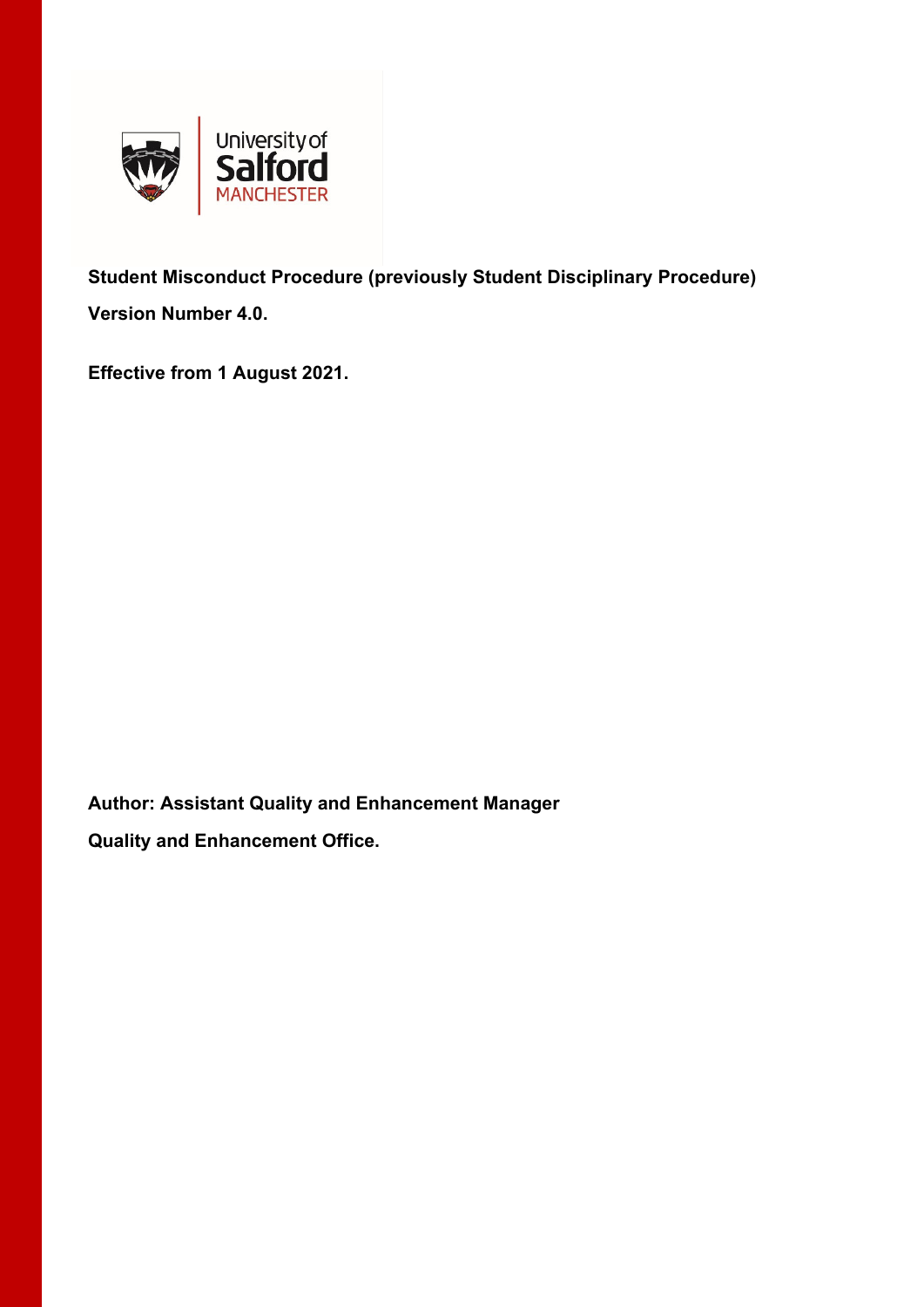| 1.0  | <b>Table of Contents</b> |  |
|------|--------------------------|--|
| 2.0  |                          |  |
| 2.1  |                          |  |
| 2.2  |                          |  |
| 2.3  |                          |  |
| 2.4  |                          |  |
| 2.5  |                          |  |
| 2.6  |                          |  |
| 2.7  |                          |  |
| 2.8  |                          |  |
| 2.9  |                          |  |
| 2.10 |                          |  |
| 2.11 |                          |  |
| 2.12 |                          |  |
| 2.13 |                          |  |
| 2.14 |                          |  |
| 2.15 |                          |  |
| 3.0  |                          |  |
| 4.0  |                          |  |
| 5.0  |                          |  |
| 6.0  |                          |  |
| 7.0  |                          |  |
| 8.0  |                          |  |
| 9.0  |                          |  |
| 9.1  |                          |  |
| 9.2  |                          |  |
| 9.3  |                          |  |
| 9.4  |                          |  |
| 9.5  |                          |  |
| 9.6  |                          |  |
| 9.7  |                          |  |
| 9.8  |                          |  |
| 9.9  |                          |  |
| 9.10 |                          |  |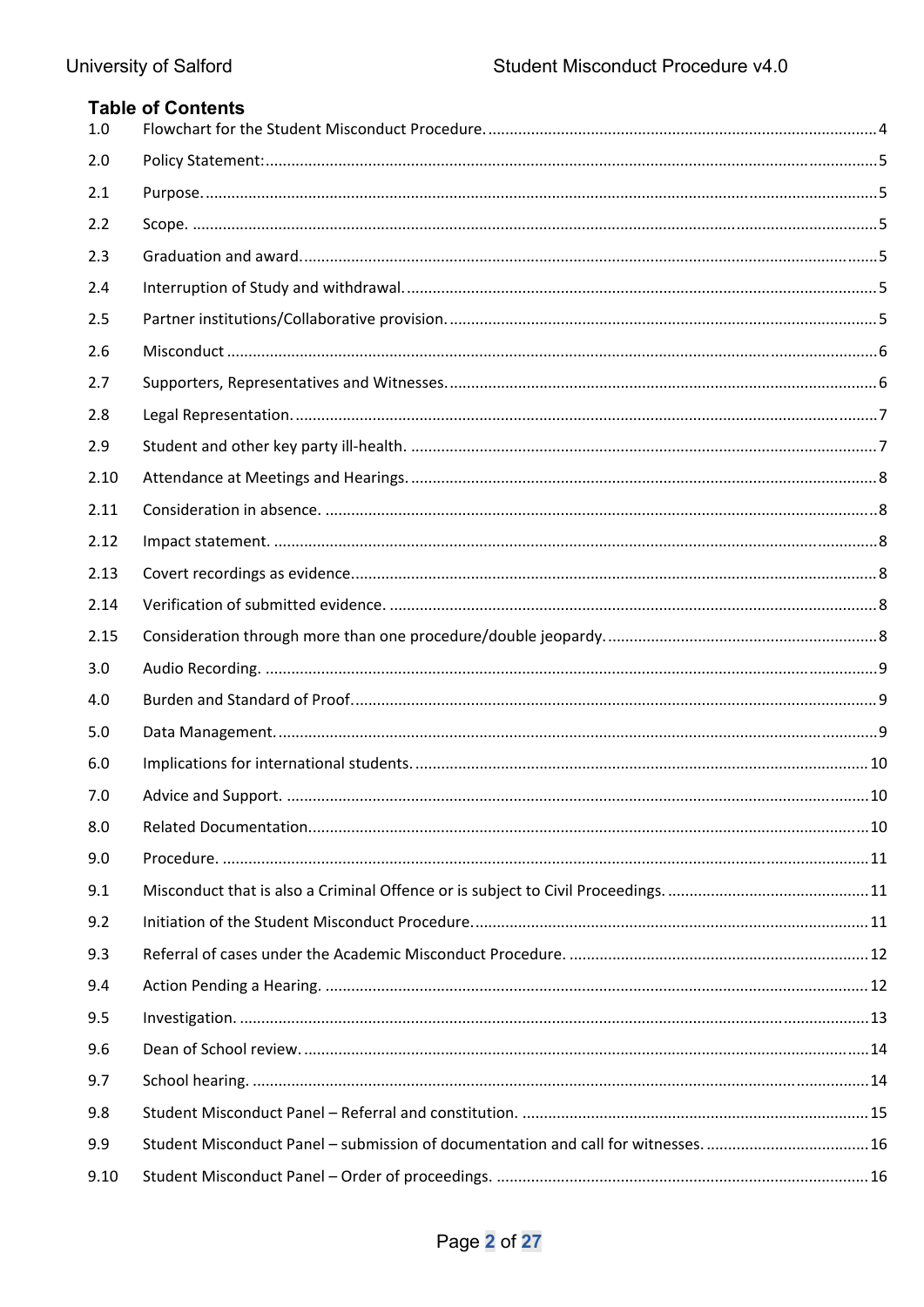| 9.12 |  |
|------|--|
| 9.13 |  |
| 9.14 |  |
|      |  |
| 9.16 |  |
|      |  |
| 10.0 |  |
|      |  |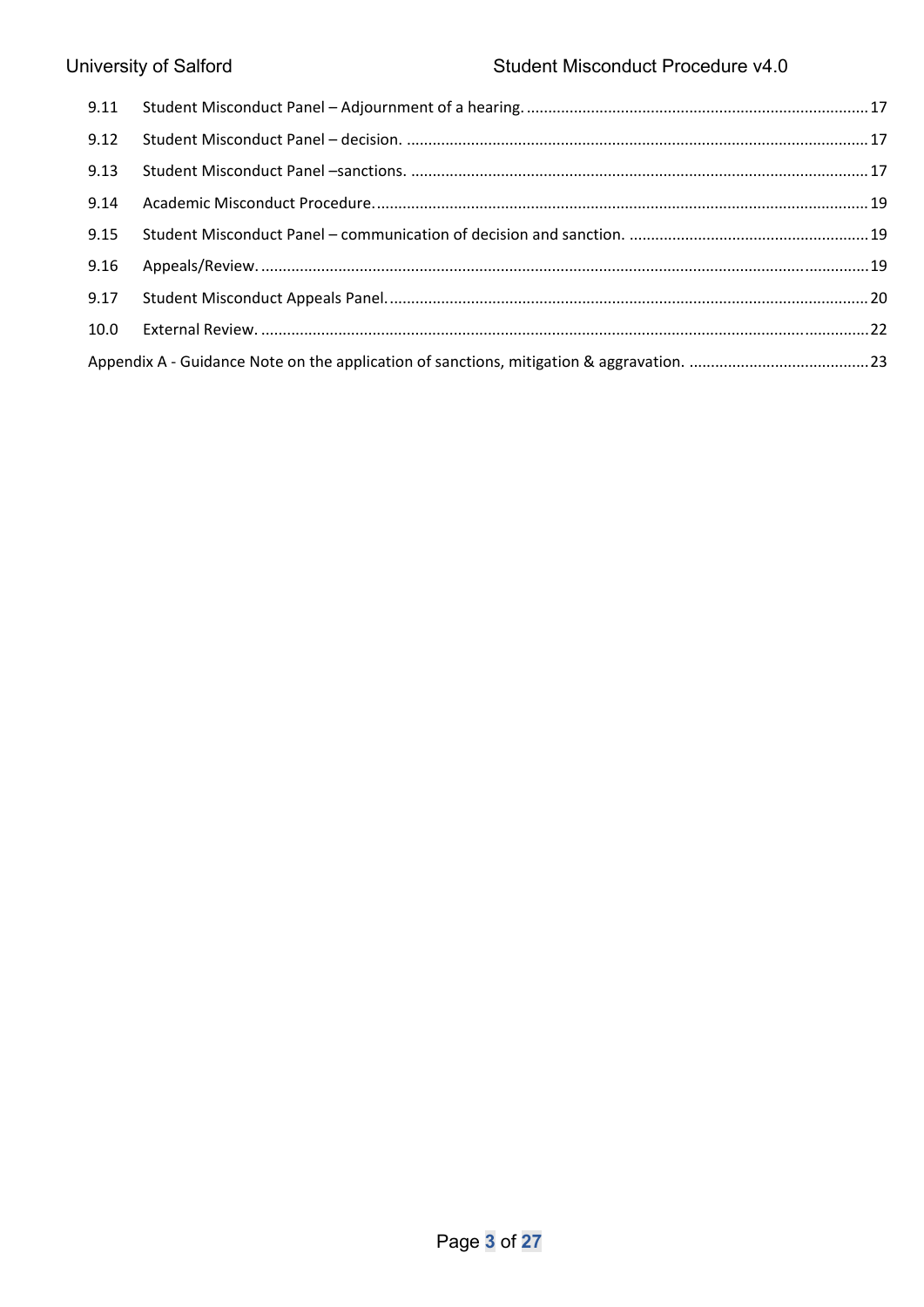## **1.0 Flowchart for the Student Misconduct Procedure.**

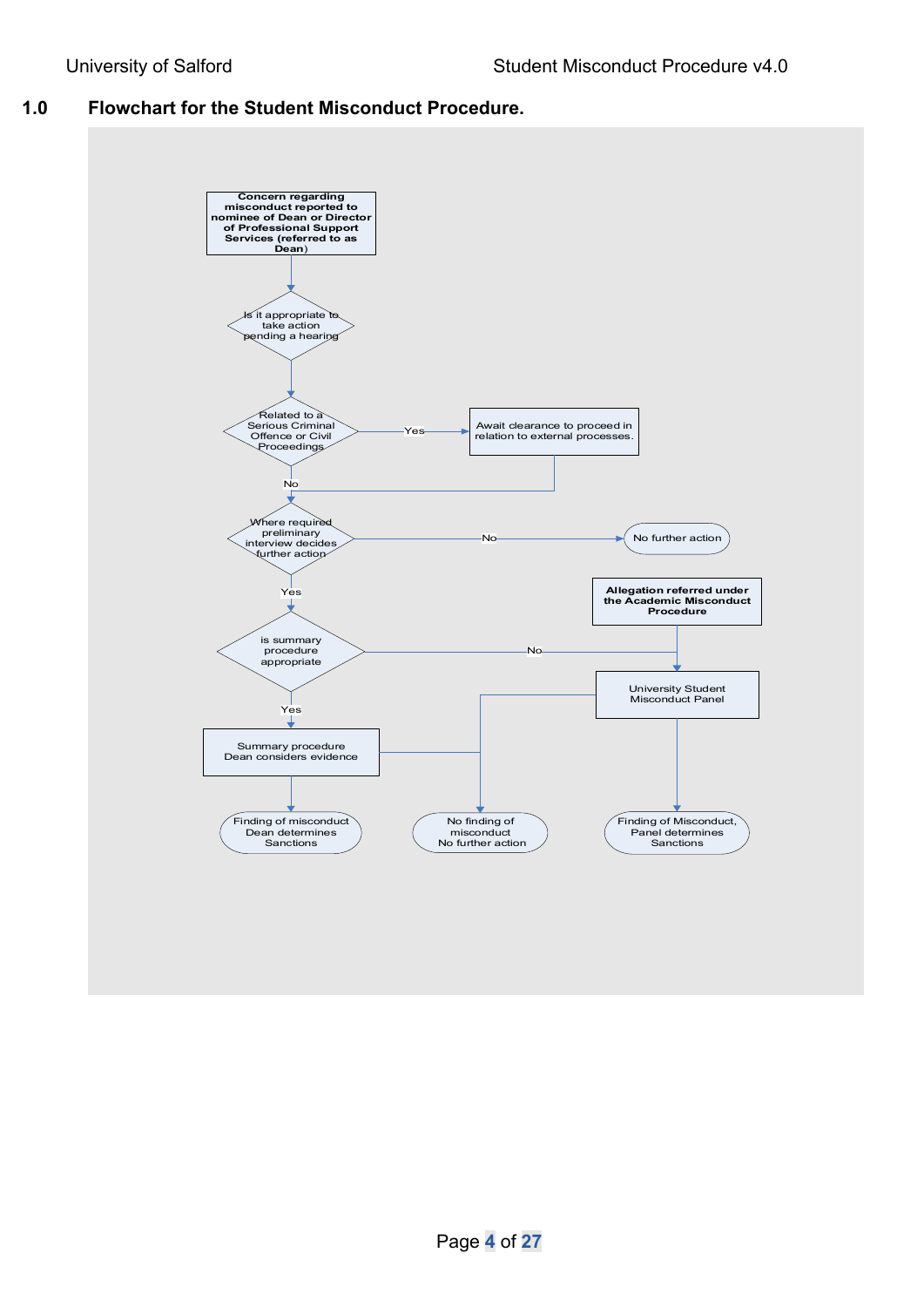# **2.0 Policy Statement:**

# **2.1 Purpose.**

2.1.1 The Student Misconduct Procedure is intended to provide a clearly formulated and impartial process for dealing with allegations relating to student conduct or behaviour within a reasonable timescale having due regard to the spirit of natural justice. A flow chart setting out the possible stages of the Student Misconduct Procedure is set out in section 1 above.

# **2.2 Scope.**

- 2.2.1 The procedure is for University use. The procedure may be initiated in response to reports from staff, other students or third parties. Once a case is being considered it is a matter between the University and the student(s) concerned, that is the students the concerns are raised about. The procedure is not used to resolve third party concerns or matters that would be more appropriately dealt with through other channels (e.g. criminal or civil courts). In certain instances a case subject to criminal/civil proceedings may also be considered under the Procedure.
- 2.2.2 The procedure applies to all students registered on University of Salford awards and/or studying at the University of Salford. Where an award is delivered at a partner institution then concerns about non-academic misconduct will usually follow the partner's procedures. Specific arrangements maybe specified within the partnership agreement.
- 2.2.3 Where the student is also a member of staff, guidance should be sought from the Human Resources Division and Quality and Enhancement Office (QEO) as to whether any allegation might be considered under a separate specific procedure, or an agreed amended procedure; for example a procedure maybe paused whilst another is completed, the constitution of a Panel hearing may be amended.
- 2.2.4 Where the procedure refers to 'Dean' it shall be taken also to refer to the Dean's nominee, a Director of Professional Support Services (or nominee), a member of the Vice Chancellor's Executive Team or the Dean of Students.
- 2.2.5 Cases that give rise to significant concerns for the University's reputation will not be dealt with by any staff whose area of responsibility includes public relations, communications or similar matters.

#### **2.3 Graduation and award.**

2.3.1 A student may not be granted an award, obtain certification of an award or attend a graduation ceremony whilst a matter of alleged misconduct is still in the process of being dealt with under this procedure.

# **2.4 Interruption of Study and withdrawal.**

- 2.4.1 Where a student is on an interruption of study or suspended from the University, normally any formal hearing of a case will be postponed until the interruption or suspension is completed. However, if the case is deemed serious by the Dean or if the student concerned requests it, the University reserves the right to continue with the procedure. Cases relating to sexual misconduct harassment will not normally be postponed in such circumstances.
- 2.4.2 Where a student withdraws once the procedure has been initiated, the University may choose to continue to hear a case. Should the University choose not to proceed with a case a note will be placed on the student file and the case re-activated should the student re-apply to the University.

# **2.5 Partner institutions/Collaborative provision.**

2.5.1 Where a student is studying for University credit or award at a partner institution then normally the equivalent procedure for that institution will be followed. However, the University reserves the right to take action under its own procedures where the allegations relate to detriment to any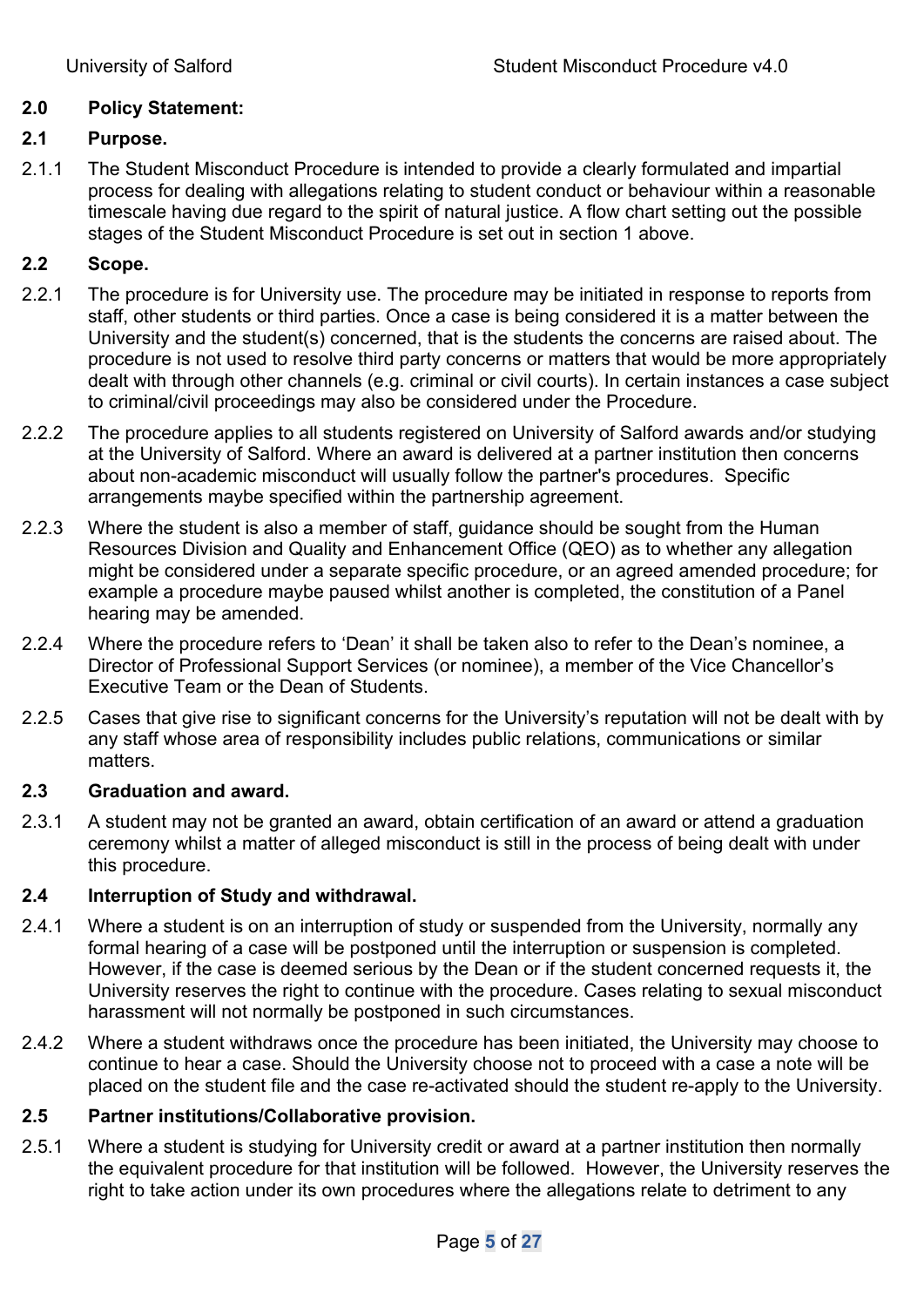member of student, member of staff or third party (for example allegations relating to sexual misconduct/harassment) or where they may have a significant impact on the academic integrity or reputation of the University.

# **2.6 Misconduct**

- 2.6.1 Any student studying or registered at the University shall be subject to misconduct measures if the student is suspected to have committed an act of misconduct. The essence of misconduct under this procedure is that it:
	- i) obstructs, frustrates or disrupts the functioning or activities of the University, or of those who work or study at the University;
	- ii) causes detriment or any serious physical or emotional harm to any student, member of staff or other third party
	- iii) otherwise damages the University or its reputation, whether this takes place on campus or off campus.
- 2.6.2 The Student Code of Conduct and Appendix A of this procedure provide indicative examples of what shall constitute misconduct, whether occurring on University premises or elsewhere, including in the virtual environment such as social networking or other virtual spaces. https://www.salford.ac.uk/sites/default/files/2020-07/StudentCodeOfConduct.pdf.
- 2.6.3 The University may, at its discretion, bring forward independent evidence, commissioned from sources other than the University, including on the potential impact of allegations upon the University's reputation.
- 2.6.4 The University shall normally report any suspected criminal offence to the Police. However, if a person claims to be the victim of an offence committed by a student, but does not wish the Police to be involved, the Dean may agree not to report the matter.

#### **2.7 Supporters, Representatives and Witnesses.**

- 2.7.1 Students can be accompanied by one person at all meetings and hearings arranged through one of the University's student facing procedures. This person can either be a 'supporter' or a 'representative'.
- 2.7.2 Where a representative/supporter is attending a hearing with or on the student's behalf:
	- a) the representative must not be someone who has been suspended or excluded from the University for any reason;
	- b) the student must provide the name of the representative/supporter to the University, via the Secretary, at least 24 hours prior to the hearing;
	- c) it is the students responsibility to provide the representative/supporter with all relevant information and notification of meetings. The University is unable to cover any costs incurred by supporters, representatives or witnesses.

#### **Supporter.**

2.7.3 A supporter can take notes, offer the student support and guidance, but cannot make representations or ask questions on behalf of the student.

#### **Representative.**

- 2.7.4 A representative may make representations or ask questions on behalf of the student (although the student may be asked to directly answer some questions), can take notes and offer the student support and guidance.
- 2.7.5 Information about legal representation is set out below.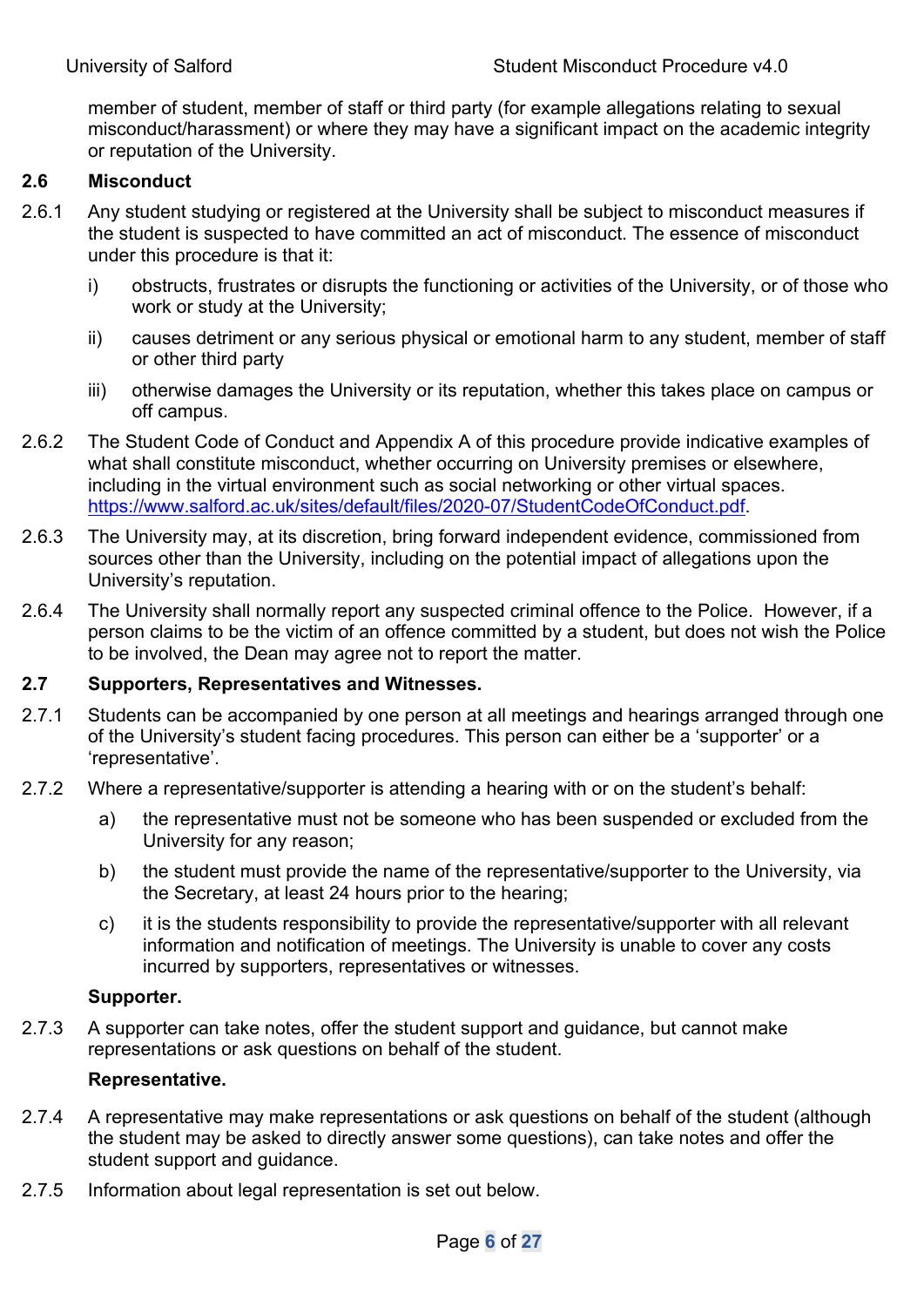2.7.6 Where a representative is attending a hearing on the student's behalf the hearing will only be required to consider the representations which are made by the representative on the student's behalf at the hearing and not necessarily any written or oral representations which the student may make before or at that hearing.

# **Witnesses.**

- 2.7.7 Witnesses can be requested to attend to give evidence in person. Advance notification of witnesses must be provided (ten working days for those called by the University, five working days for those called by the student).
- 2.7.8 Witnesses are normally only called for formal hearings and only into a meeting for part of the hearing. Witnesses will be normally invited to make a short oral statement on the specific matter(s) they are called for, and then answer questions.
- 2.7.9 In some instances, a witness may attend only to make a statement, but not to answer questions. This would only happen in cases where there is an acknowledged need to avoid the possibility of a vulnerable witness being 'cross-examined'.
- 2.7.10 In some cases, such as where there is a formal investigation or academic misconduct on a Postgraduate research (PgR) programme then the Investigator or PgR Supervisor will be invited to be in attendance for the whole hearing, as well as possibly appearing as a witness.
- 2.7.11 Witnesses may attend hearings virtually. Witnesses may also request to appear behind a screen. Such requests should normally be made at the time of notification of the witness to the hearing.
- 2.7.12 Witnesses may also request to be supported by one individual at the hearing. This individual must be identified by name at least 24 hours prior to the hearing and will be present for support only and may not participate in the hearing. They must not be directly involved in the matters under consideration of the hearing. Where there is need for clarity whether a person identified to offer support is eligible to attend then the Dean/Chair of Panel will make the final decision.
- 2.7.13 The Dean or student may submit a witness' written statement in evidence as part of the evidence submitted to a hearing.
- 2.7.14 Witnesses are normally only called to attend where they have direct information relating to the allegations under consideration. Witnesses to a student's general conduct and character would not be expected to attend hearings, such statements being provided in writing as part of the written submission.

#### **2.8 Legal Representation.**

- 2.8.1 There is no automatic right for a student to have legal representation at meetings and legal representation is only allowed for certain meetings or hearings where the student has been granted permission as set out below in the guidance on QEO webpages https://beta.salford.ac.uk/sites/default/files/2020-07/Legal-Representation.pdf.
- 2.8.2 Legal Representation will not normally be approved for School level hearings.

#### **2.9 Student and other key party ill-health.**

- 2.9.1 At all stages of this procedure exceptionally circumstances may arise, such as serious and significant illness, which if evidenced by the student would permit adjournment, suspension or termination of proceedings. Where such circumstances are not suitably evidenced those dealing with the allegation, at whatever stage, shall consider it in absence.
- 2.9.2 Where a witness, whose involvement is central to the case, and the concerns raised are considered serious the University may pause the process or postpone further consideration in order to allow them to be able to participate, for example to allow an alleged victim of sexual violence/harassment to be able to provide a statement.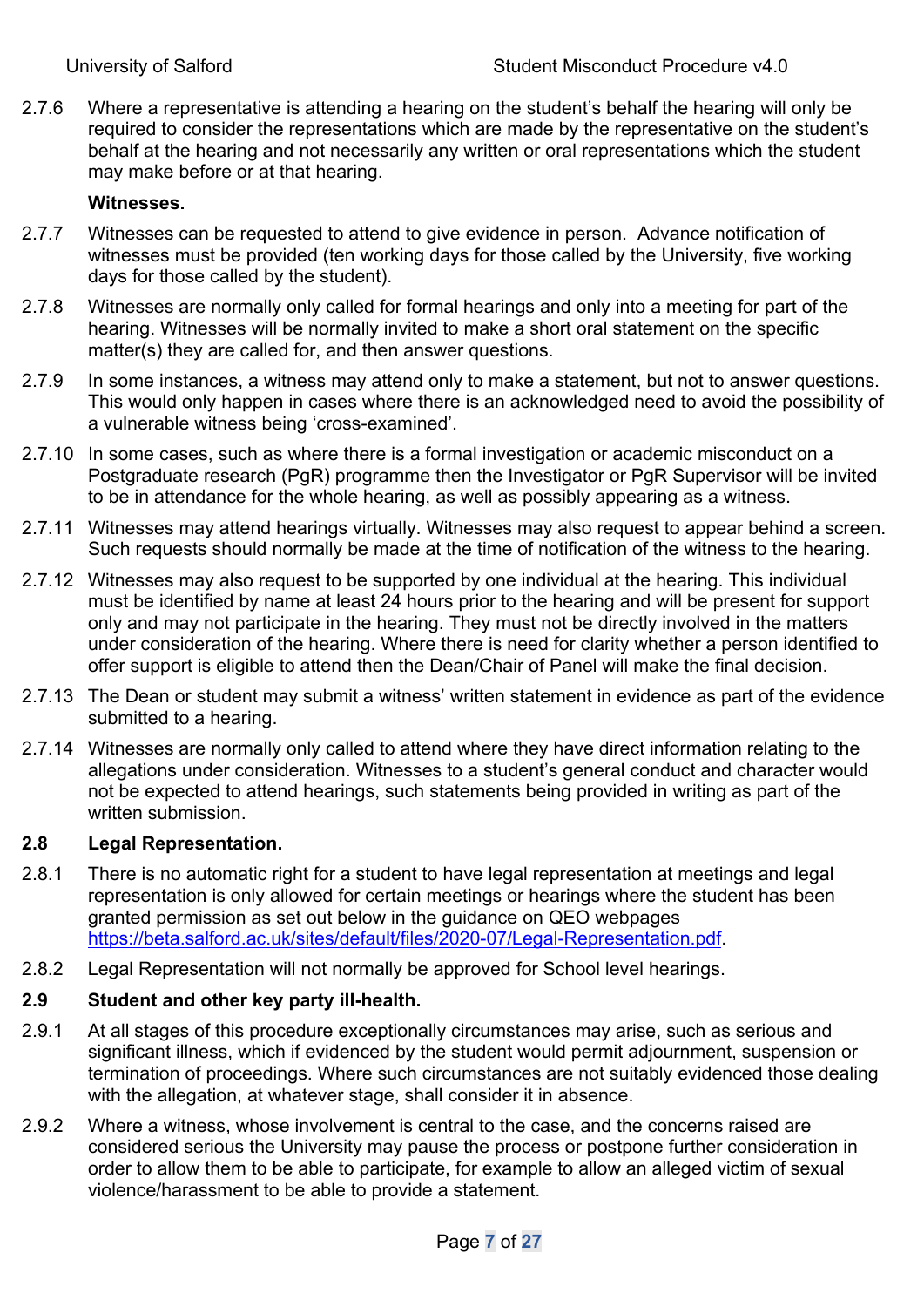## **2.10 Attendance at Meetings and Hearings.**

- 2.10.1 Students are expected to make every effort to attend hearings and meetings scheduled under this procedure.
- 2.10.2 If, for good reason, a student is unable to attend a meeting or hearing under the procedure, then they may request permission from the University for the student's representative to attend in their place (see Section 2.7)
- 2.10.3 Where the student, or a witness, can evidence good cause for being unable to attend a scheduled date, a hearing maybe postponed at the discretion of the Dean/Chair of the Panel where a request is provided in good time prior to the hearing.
- 2.10.4 Where a hearing is not being held virtually a student may request to attend the hearing via "video conference". In such cases the student must make the request in writing as soon as possible and at least 5 working days prior to the hearing. The student is responsible for ensuring that they have access to appropriate technology.

#### **2.11 Consideration in absence.**

- 2.11.1 Where arrangements have been made for representation (see 2.7), or where the student submits written request for a hearing to be considered via documentary evidence, the Dean/Chair of the Panel may agree that a hearing may proceed without the student in attendance.
- 2.11.2 If a student is unable to attend any meeting or hearing under this procedure, or fails to engage with the procedure, the Dean/Chair of the Panel may agree that the allegation be considered in the student's absence on the basis of the evidence available at the time of the meeting or hearing.

#### **2.12 Impact statement.**

- 2.12.1 All parties, in particular those who report allegations of misconduct, but also those who are subject to allegations as well as those who way have witnessed the alleged misconduct, may submit impact statements to be considered by the Panel. These statements should be concise and concentrate on the impact of the misconduct on the individual concerned. They should not report or speculate on the impact on others. They must not set out expectations of actions to be taken by the University.
- 2.12.2 Impact statements maybe used, alongside the procedure, guidance and other evidence in identifying appropriate sanctions. Records of hearings should record when such impact statements have had an impact on the sanction(s) identified.

#### **2.13 Covert recordings as evidence.**

2.13.1 The University will not normally accept the use of covert audio or video recordings (recordings made without the knowledge of another individual) as evidence to support a case.

#### **2.14 Verification of submitted evidence.**

2.14.1 Where evidence related to third parties is submitted in evidence (including GP letters, hospital communications etc) the University reserves the right to seek to confirm the authenticity of the evidence including, but not restricted to, contacting those third parties named.

#### **2.15 Consideration through more than one procedure/double jeopardy.**

2.15.1 A decision under this procedure may inform a decision on whether any further action need be taken through another procedure, for example the Fitness to Practise (FtP) Procedure. However, for the avoidance of double jeopardy, the University will not consider the same specific case through two separate procedures. For example, in a case referred to FtP the 'act of misconduct'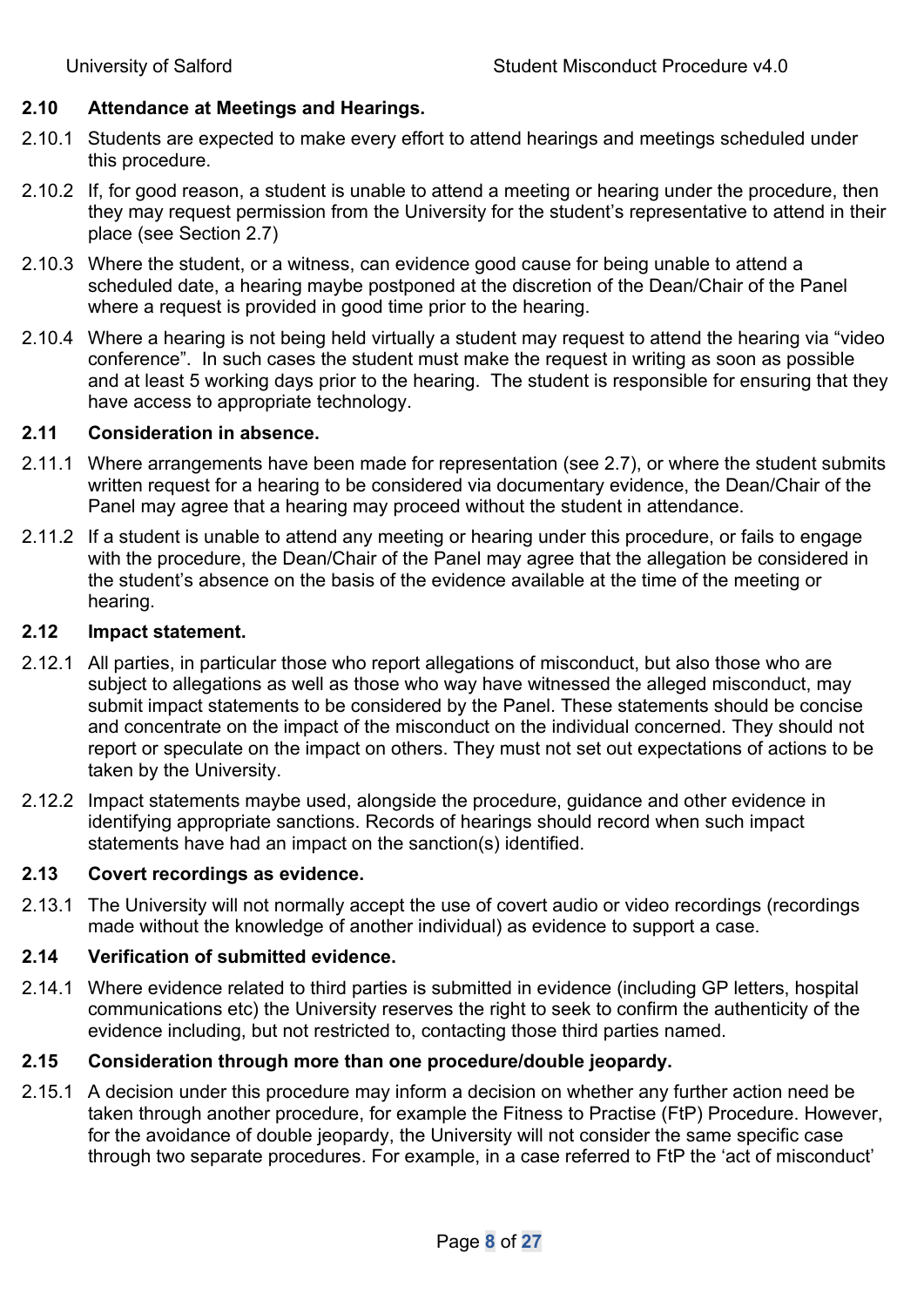would not be reconsidered under that procedure, but the professional implications of the decision under this procedure could be reviewed.

2.15.2 Where it becomes apparent that a case originally raised as a case of suspected misconduct and considered through this procedure may actually relate to potential breaches of another procedure, a case may then be raised under the alternative procedure. In doing this the Dean (or nominee) should liaise with the relevant member of staff nominated by the Dean for that procedure, and the student be informed in writing of any change. Guidance on this is available from QEO.

# **3.0 Audio Recording.**

- 3.1.1 The audio recording of meetings and hearings held under this procedure is prohibited, subject to such reasonable adjustment as may be agreed by the University where required to comply with the Equality Act 2010.
- 3.1.2 Where reasonable adjustments have been agreed, the student is asked to inform the Secretary, or other member of staff arranging a meeting as early as possible, at least five working days prior to the hearing/meeting to allow the University to ensure suitable facilities are available.

#### **4.0 Burden and Standard of Proof.**

- 4.1.1 The burden is on the University to prove the allegation(s) of misconduct by the student.
- 4.1.2 In deciding whether the student has committed the misconduct, the standard of proof to be used shall be 'the balance of probabilities', that is, on the evidence, the student is more likely than not to have committed the misconduct.

#### **5.0 Data Management.**

- 5.1.1 All processing of personal data is undertaken in accordance with all applicable data protection legislation. This applies to all parties involved int eh process, including the student who may be responding to allegations, that is where evidence contains data or personal information of third parties, they may not share that information except as require red by the Procedure and allowed under the legislation.
- 5.1.2 Where an allegation relates to possible criminal activity, the University may share information with police as set out in the relevant information sharing agreement.
- 5.1.3 Where appropriate, findings and sanctions imposed may be referred to in references which are requested for students, normally this would only be the most severe of cases, for example, but not limited to, where the University imposed sanctions suspension or expulsion.
- 5.1.4 Where a third party, who is a member of the University (staff or student), has been involved in a case as a victim of the alleged incident, the University may, on request, provide information on whether the case is being considered, and the outcome of any misconduct hearing. Where the third party is external to the University, the University would not normally provide information with regards to specific cases but may exceptionally do so where the information could potentially impact on the wellbeing of the third party. A written record of all such instances, with grounds for disclosure, should be kept.
- 5.1.5 A student who is to be suspended or subject to other 'action pending' under this procedure or who will be subject to the sanction of suspension or expulsion shall be reported to the Quality and Enhancement Office, Student Experience and Support, Security and to the Chief Executive of the Students' Union. Schools should ensure that any other staff within the school who need to be informed of these actions are informed. Only the required information should be shared.
- 5.1.6 Where there is a contract/agreement with a student's employer/sponsor which requires notification, the University may also notify such bodies as required.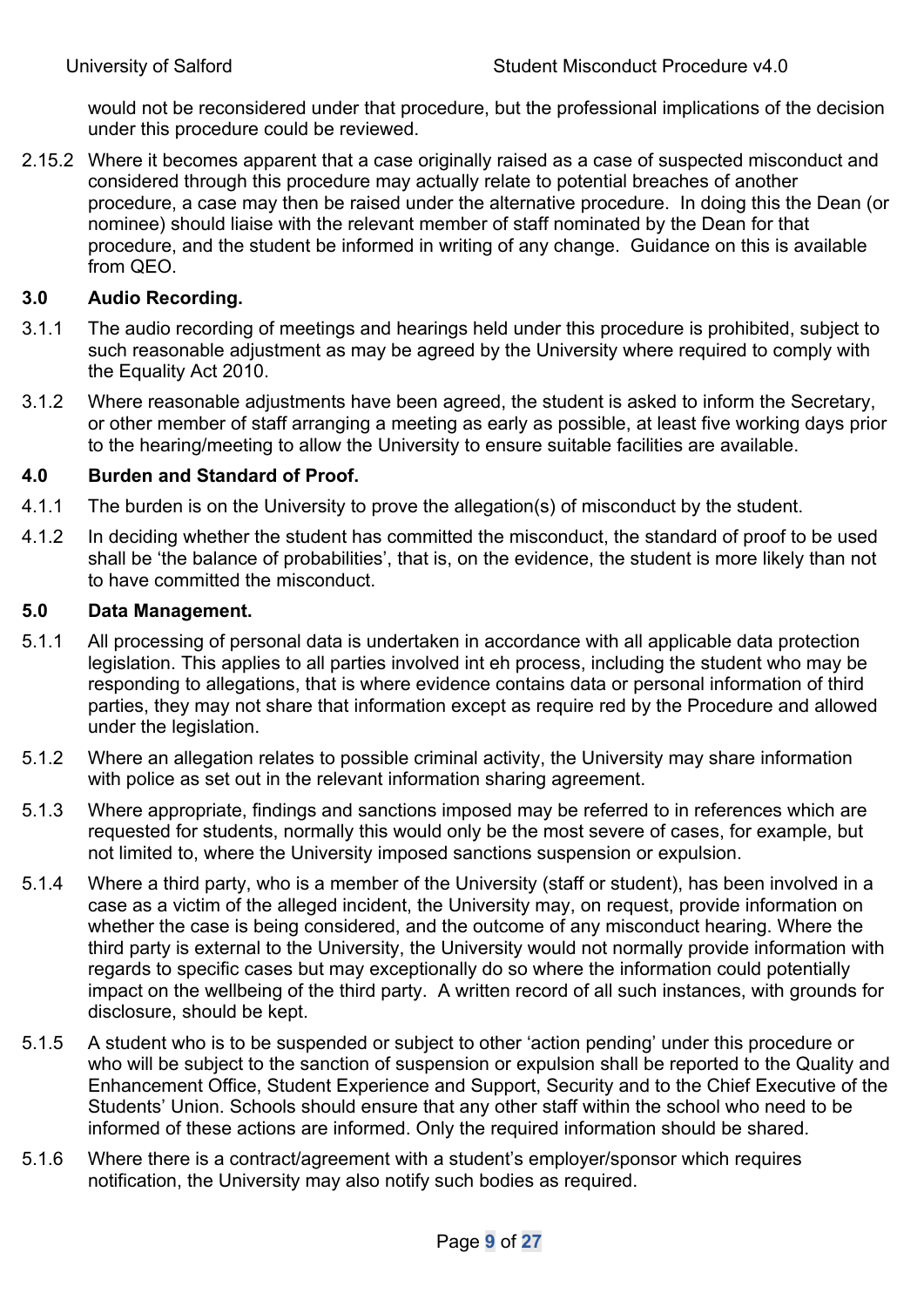# **6.0 Implications for international students.**

6.1.1 A student studying on a visa who is to be suspended as 'action pending' or who will be subject to the sanction of suspension or expulsion shall be reported to the University's Home Office Compliance Team for further advice and guidance on the implications for their immigration status and leave to remain in the UK. Once this has been considered, and if the decision to suspend or expel is maintained, the Home Office Compliance Team will report this, as appropriate, to the Home Office (UK Visas & Immigration).

# **7.0 Advice and Support.**

- 7.1.1 QEO is responsible for administration of the procedure and general enquiries about the procedure can be made by e-mail to studentconduct@salford.ac.uk.
- 7.1.2 All staff with formal roles under the procedure must have completed relevant staff development training.
- 7.1.3 Individual independent advice to students is available from the Students' Union 0161 351 5400 or email advicecentre-ussu@salford.ac.uk, see USSU website http://www.salfordstudents.com.
- 7.1.4 Support for all students is available via Counselling and Wellbeing and askUS, there is specific support available for those who are victims of serious misconduct including sexual violence/harassment.

#### **8.0 Related Documentation.**

- 8.1.1 The following documents can be found on the University web pages https://www.salford.ac.uk/governance-and-management/student-facing-policies-and-procedures:
	- Student Academic Integrity Policy and Academic Misconduct Procedure,
	- Applicant and Student Criminal Conviction Policy and Procedure,
	- Fitness to Practise Procedure,
	- Fitness to Study Procedure,
	- Risk, Review and Response,
	- Student Charter and Student Code of Conduct.
- 8.1.2 Supporting documentation is available via the student facing procedures website https://www.salford.ac.uk/governance-and-management/student-facing-policies-and-procedures and the staff hub https://testlivesalfordac.sharepoint.com/sites/QEO/SitePages/StudentFacingPolicies.aspx.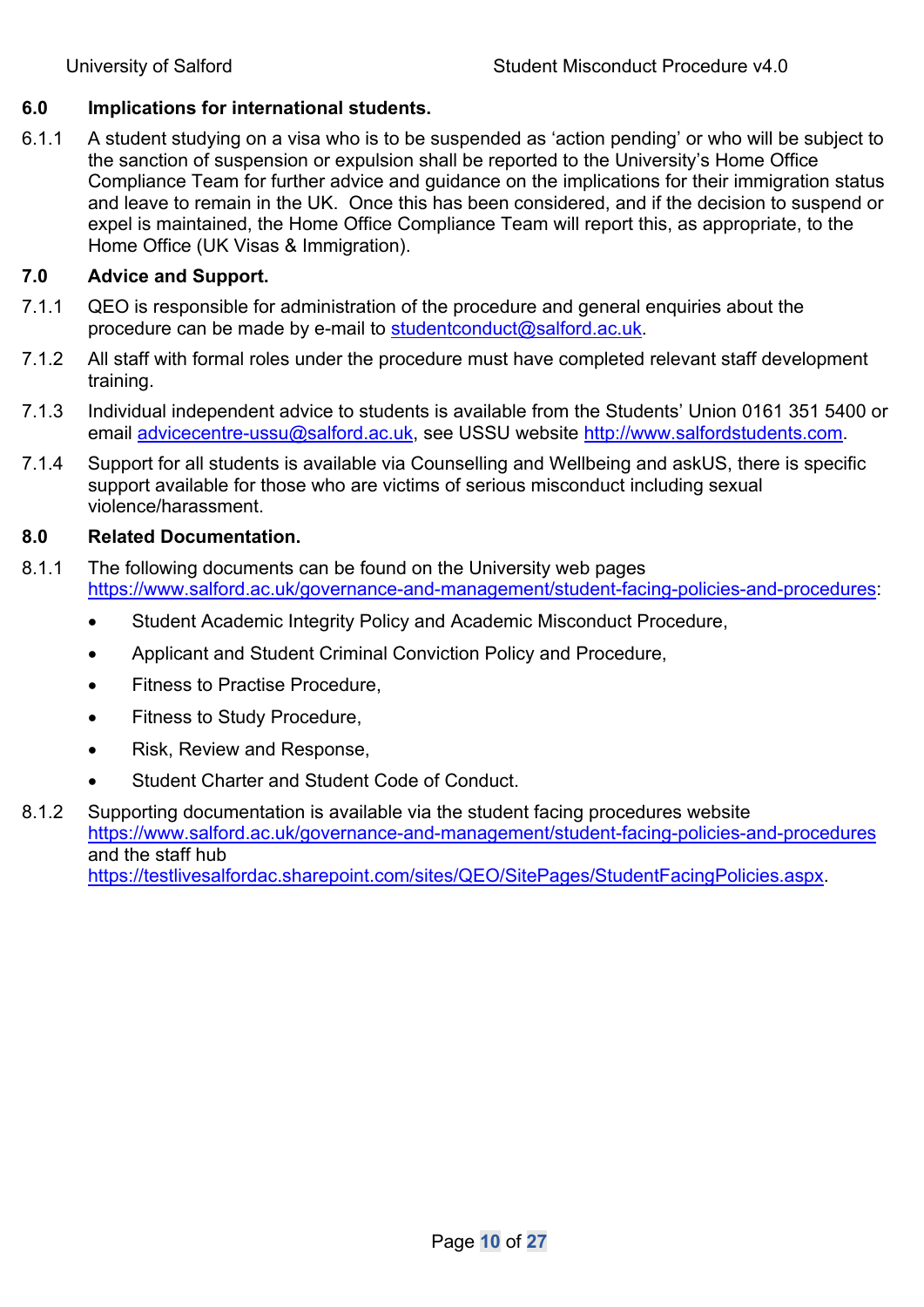#### **9.0 Procedure.**

# **9.1 Misconduct that is also a Criminal Offence or is subject to Civil Proceedings.**

- 9.1.1 The following procedures apply where the alleged misconduct is reported to the Dean (or equivalent) and the misconduct is, or is likely to be, subject to any police action, criminal proceedings and/or civil proceedings, including action by a relevant Professional, Statutory or Regulatory Body (PSRB).
- 9.1.2 The Dean may at any stage defer (either completely or partially) the taking of any action under this procedure in relation to the student's misconduct until the external action against the student have been concluded. The Dean shall notify the student where it is decided to defer under this provision. The Dean will also review whether it is appropriate to notify other parties, such as any alleged victim, of any delay. In most serious cases, for example those relating to sexual violence/misconduct this would be expected to occur.
- 9.1.3 The Dean must ensure in cases arising which involve action by an external organisation against a student of the University that the Quality and Enhancement Office (QEO) is informed at the earliest opportunity.
- 9.1.4 In cases where the allegation concerns the most serious misconduct (for example sexual violence), the University will arrange for an appropriate member of staff to be identified to act as a key contact for the student under investigation (respondent) and, where an alleged victim is a student of the University, to support the alleged victim (normally different members of staff from the School). All parties who are students of the University will also be directed to support offered by askUS, including the Counselling and Wellbeing Service.
- 9.1.5 The University may rely upon any finding of guilt or liability made against the student in any criminal and/or civil proceedings for the purposes of taking action against the student for misconduct under this Procedure but only if and to the extent that the finding relates to that misconduct.
- 9.1.6 Where a student has been sentenced by a criminal court in respect of misconduct, the sentence imposed shall be taken into consideration when determining any sanction for that misconduct under this procedure.
- 9.1.7 Where a student has been convicted and a custodial sentence has been imposed in the UK the Dean may submit an application to withdraw that student's registration. The Quality and Enhancement Office shall receive these applications and forward a recommendation to the Director of Quality, Enhancement and Governance or nominee for action. As a guide, where a sentence is a year or more then withdrawal would be expected but the final decision rests with the Director of Quality, Enhancement and Governance or nominee on the recommendation of the Dean.

#### **9.2 Initiation of the Student Misconduct Procedure.**

- 9.2.1 The Dean shall make a decision whether or not to initiate the procedure when they receive a formal report of alleged misconduct. Where it is decided there is a possible concern to be addressed it is the responsibility of the Dean to notify the student in writing of the nature of the alleged misconduct reported.
- 9.2.2 Where the report is made to QEO, AskUS, via Report+Support or other office of the University these offices will ensure the matter is referred to the relevant School.
- 9.2.3 The Dean shall, normally within 5 working days of the referral being notified to the student, decide one or more of the following:
	- a. no further action is required;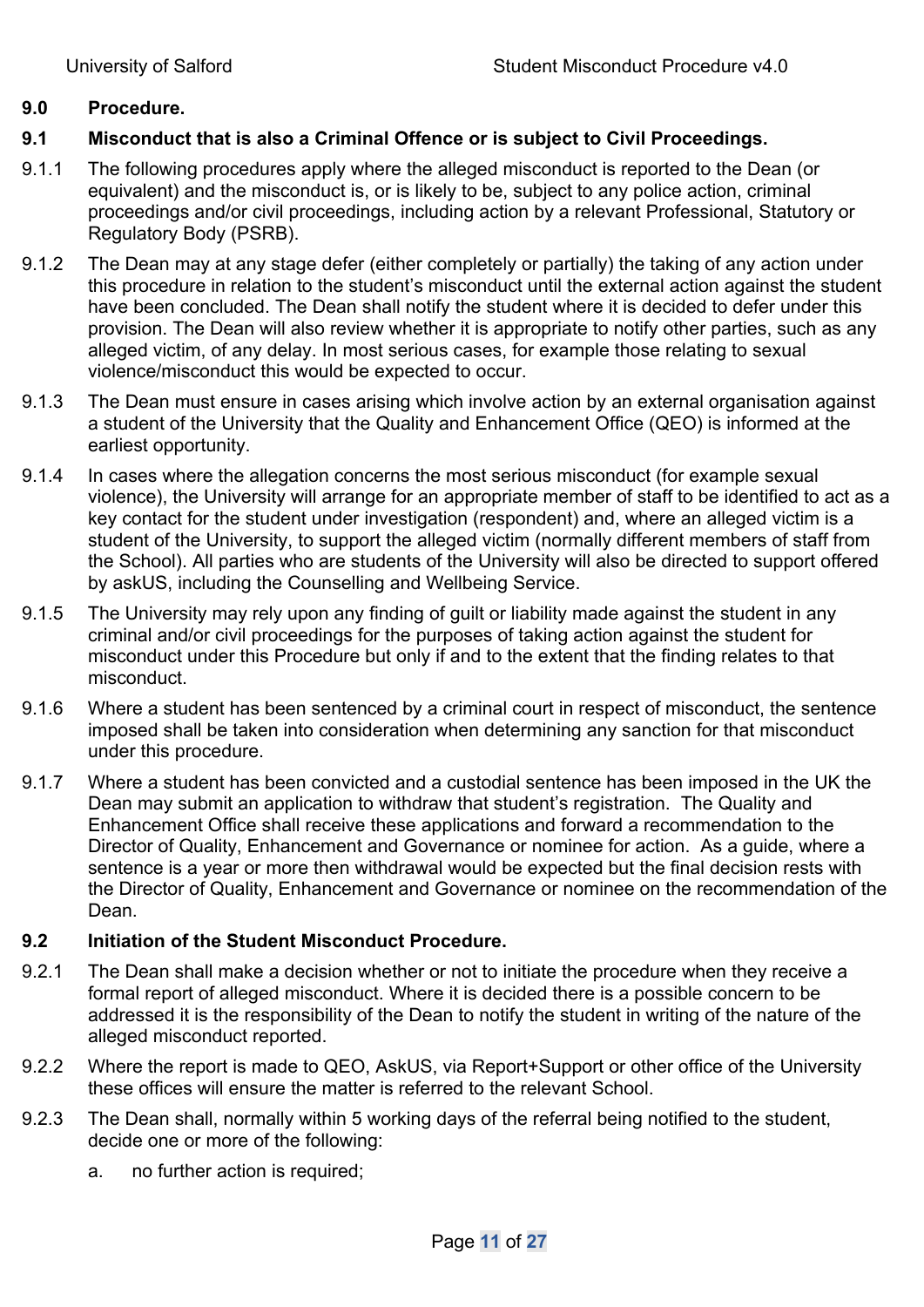- b. to request further information/clarification;
- c. to hold a preliminary meeting with the student to review the concerns raised;
- d. refer to another procedure;
- e. the matter is appropriate for consideration under the procedure;
- f. the allegations are potentially complex, and there is a need for an extended evidence gathering process (investigation).

#### **9.3 Referral of cases under the Academic Misconduct Procedure.**

9.3.1 Where the allegation arises from consideration under the Academic Misconduct Procedure ('most serious' cases of academic misconduct), there is no requirement to hold a preliminary interview or further investigation, and cases may be referred direct to the Student Misconduct Panel by a School Academic Misconduct Officer (AMO) except where there were concerns the academic misconduct are linked to other forms of alleged misconduct (for example harassment, coercion, theft, fraud) in which case this aspect must be referred via the Dean under this procedure to allow consideration of the most appropriate route forward.

#### **9.4 Action Pending a Hearing.**

- 9.4.1 A student who is the subject of an allegation of misconduct may be subject to specific requirements as set by the Dean (or in cases deemed to be urgent by a nominee of the Vice Chancellor from amongst the membership of the senior leadership) pending a misconduct hearing and, if applicable, any subsequent appeal. Such action is reserved for cases of serious misconduct and may be made with or without any reasonable conditions (as determined by the Dean).
- 9.4.2 When imposing any requirements under this section the member of staff making the decision should do so on the basis of risk to other students, staff, or the University or other identified people and/or organisations (for example those related to a placement or field trip). Advice on making a risk assessment can be obtained from the Student Experience and Support (SES) and QEO.
- 9.4.3 Action pending a hearing is a neutral act in the context of the eventual determination of whether an allegation is found to be proven or not proven. Its purpose may be, for example:
	- to ensure that potential witnesses or other evidence are not subject to interference;
	- to avoid any repetition of the circumstances which led to an allegation;
	- to ensure the safety and wellbeing of the University community, including the student against whom an allegation has been made, as well as the alleged victim.
- 9.4.4 Written reasons for the decision to suspend shall be recorded by the Dean and sent to the student, copied to QEO.
- 9.4.5 Action pending a hearing may include one or more of:
	- whole or partial prohibition from entering all or specific University premises,
	- prohibition on approaching, contacting (in person, by telephone, email, social media or other means), or having cause for a third party to approach or contact named individuals,
	- prohibition from participating in specific University activities, including exercising their functions or duties of any office or committee membership in the University,
	- withdrawal of the student's access to IT facilities.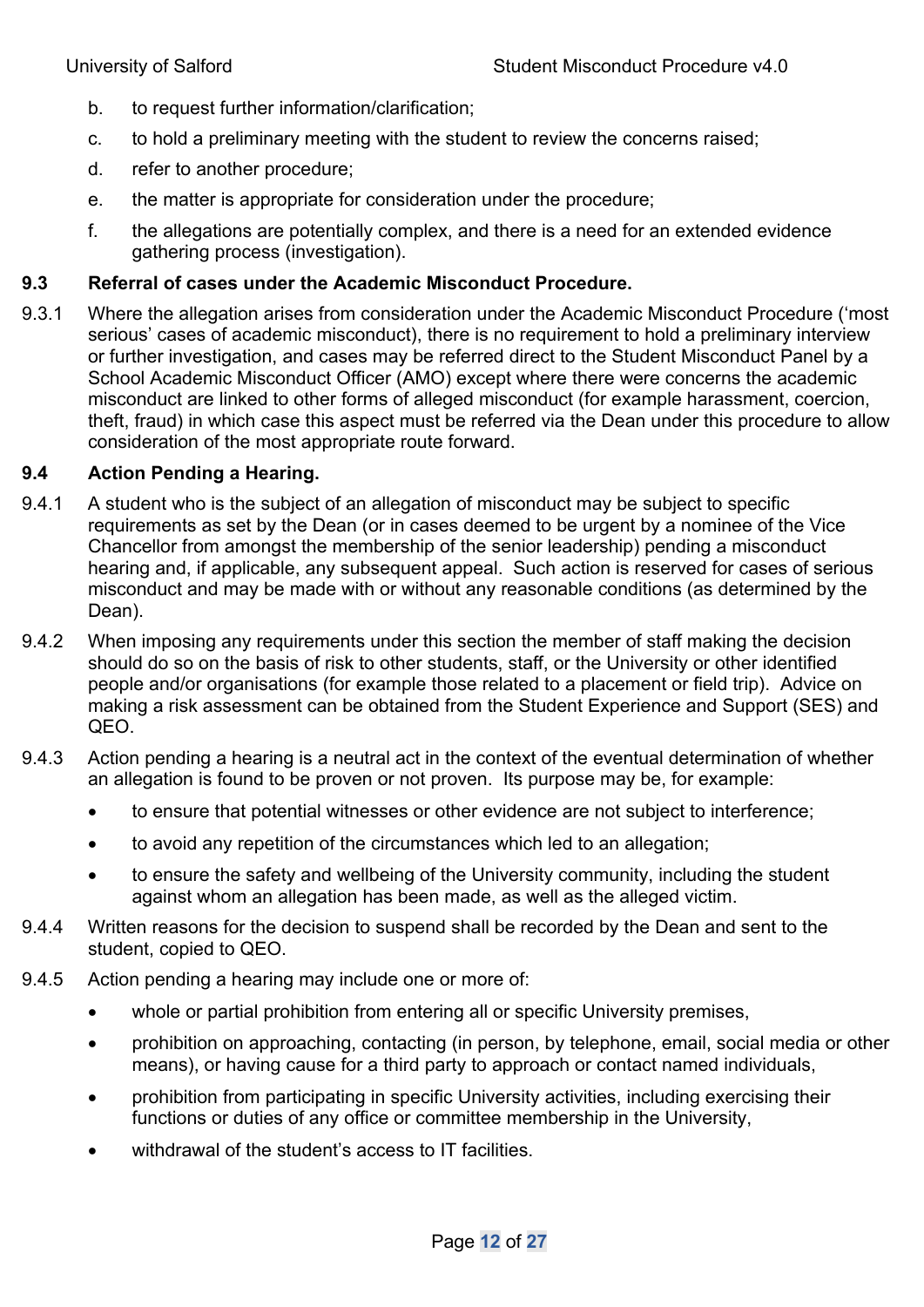- 9.4.6 Action pending may be subject to further qualification, such as permission to take an examination, submit an assignment, engage with agreed support mechanisms.
- 9.4.7 A Director of Professional Support Services considering action pending a hearing must consult the student's Dean on the potential impact upon the student's studies.
- 9.4.8 A student subject to such action should seek guidance from their School on how they might nevertheless best continue their studies.
- 9.4.9 The terms of the action shall be notified in writing to the student.
- 9.4.10 Other parties, such as alleged victims and witnesses maybe informed of action pending where it is of direct interest for them to be informed, for example in cases of sexual violence/harassment it would be expected for the alleged victim to be informed of any restriction relating to attendance on campus, approaching named individuals etc.
- 9.4.11 In cases deemed to be urgent, particularly if the safety or welfare of others is perceived to be at risk, such actions may be imposed with immediate effect and before the student being given the opportunity to make representations. In this instance, the student or their representative shall be permitted to put forward representations at the earliest possible opportunity. (The University may also consider such matters under Risk, Review and Response policy and procedure.)
- 9.4.12 The relevant School must keep all such actions under review and at a minimum this should be done, recorded and notified to the student before the start of each Trimester.
- 9.4.13 A student wishing to instigate a review of any action pending due to significant altered circumstances can do so at any point during the period the action is imposed via a written request submitted through QEO studentconduct@salford.ac.uk. Such a request should provide appropriate supporting evidence of relevant significantly altered circumstances.
- 9.4.14 On the advice of the Director of Quality, Enhancement and Governance or nominee, the Vice-Chancellor or another senior leader in the University shall review the action on receipt of evidence from the student of significantly altered circumstances, which might affect the order. That review shall be serviced by an officer of QEO.
- 9.4.15 In the interests of the student and University to expedite the procedure, the Dean may conduct a hearing in relation to possible action pending and a preliminary interview at the same meeting.
- 9.4.16 Where a student is subject to action pending a hearing, but the hearing (and, if applicable, any subsequent appeal) is delayed because of the decision of the Dean to defer action under paragraph 9.1, it should be noted that the conditions of the action may last for a longer period.
- 9.4.17 Where a student is subject to action pending a hearing relating to allegations of behaviour that are considered to possess a potential threat to the wellbeing or safety of others then QEO will inform Security, Student Experience and Support, the Students' Union and other relevant departments (for example the Library) as required.
- 9.4.18 Where a student is studying on a visa, discussions should be held with the University's Home Office Compliance Team at the earliest opportunity to confirm any potential impact on the student's visa.

# **9.5 Investigation.**

- 9.5.1 Where the decision is that the matter will be subject to an investigation the Dean will nominate a suitable member of staff not directly involved in the details of the case to undertake the investigation (this could be themselves).
- 9.5.2 QEO will provide guidance for staff completing investigations. The investigation shall be concluded as soon as is reasonably practicable and every effort made to conclude within 30 working days of the initiation of the investigation. However, where extensive interviews are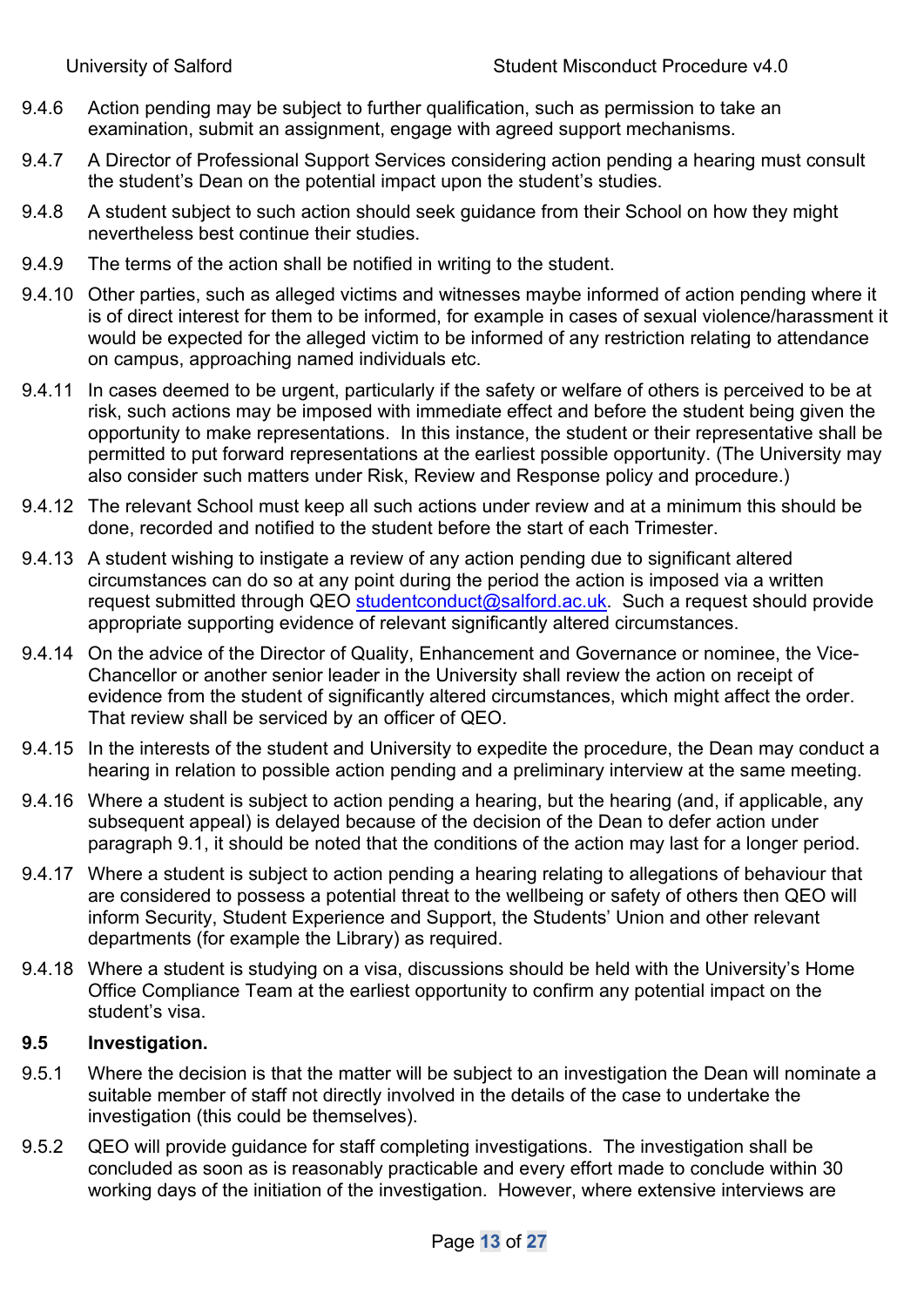required, and particularly where they involve individuals outside the University, or evidence is required from a third party this may extend the timescale of the investigation. The student must be informed of any significant delays.

- 9.5.3 The role of the investigator is not to 'build a case', but to gather relevant information regarding the allegations being considered.
- 9.5.4 When the investigation is complete, the investigator shall prepare a report for the Dean using the University template

https://testlivesalfordac.sharepoint.com/sites/QEO/SitePages/StudentFacingPolicies.aspx.

- 9.5.5 The investigator will normally include a recommendation that:
	- a. there is no case to answer and that no further action should be taken;
	- b. the information indicates that there is potentially a case to answer;

They may also note whether:

- c. there is a need to refer the student for a medical assessment or to refer to the Wellbeing Team and/or Occupational Health;
- d. named individuals to be considered as witnesses should a case be referred to a formal hearing.

#### **9.6 Dean of School review.**

- 9.6.1 The Dean will review the investigator's findings (report and appendices).
- 9.6.2 The Dean may dismiss the allegations immediately if the Dean believes that there is no case for the student to answer, or if there is another reason to do so. The reasons for this decision must be recorded in the notification sent to the student.
- 9.6.3 Where further action is to be taken the Dean shall take one of the following actions:
	- a. refer the matter to another procedure;
	- b. refer the case for further consideration at a School Hearing;
	- c. refer the case for further consideration by a Student Misconduct Panel;
	- d. refer the student to the Wellbeing Team and/or Occupational Health prior to a decision (a, b or c) under the procedure.
- 9.6.4 The Dean shall normally within 5 working days of receipt of the report write to the student, copied to QEO, informing the student of the outcome of the investigation, providing a brief explanation for the decision made.
- 9.6.5 Where there is a recommendation for referral to the Wellbeing Team and/or Occupational Health, the Dean will confirm this in writing to the student setting an appropriate deadline for the completion of this referral. Following receipt of the outcome from such a referral, the Dean will review the case again and decide whether further action under the procedure is required. Should the student, without good reason, fail to engage with a referral to the Wellbeing Team and/or Occupational Health then the University may continue the process without the student's input. This failure to engage may be reported and considered at later stages of the procedure.
- 9.6.6 The Dean's response and the full investigation findings (report and appendices where applicable) will be submitted to the student and copied to QEO.

#### **9.7 School hearing.**

9.7.1 If the Dean considers it appropriate to do so the matter may be dealt with at a school hearing, normally held within between 10 and 20 working days after the initial decision or preliminary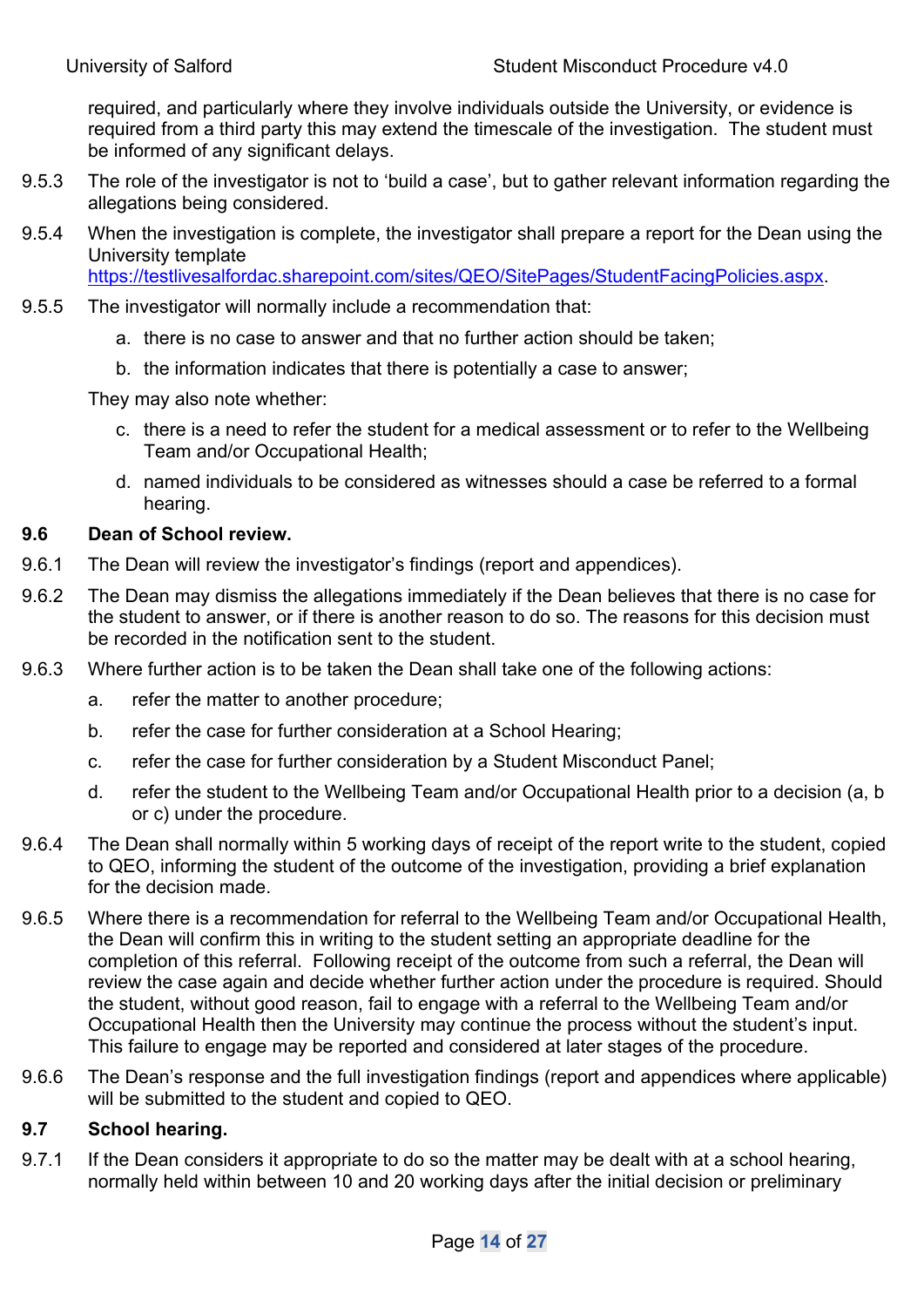interview (unless the student agrees in writing that a shorter period is acceptable). In reaching a decision on whether the matter should be dealt with summarily, the Dean shall consider the nature of the allegation and whether the sanctions available in the event of a decision that an act of misconduct has occurred would in the Dean's view be sufficient. The Dean shall issue notice to all parties in writing accordingly.

- 9.7.2 Another member of School staff (or a member of staff appointed by the Director of Quality, Enhancement and Governance) shall also be present and shall advise the Dean on procedure and process and keep a brief record of the proceedings.
- 9.7.3 If the matter is dealt with at a school hearing, the Dean shall consider written or oral evidence as they think fit. The Dean shall find the student had committed an act of misconduct only if, on the available evidence, the Dean is satisfied, on the balance of probabilities, of the occurrence of misconduct.
- 9.7.4 If the Dean finds the student committed an act of misconduct, the Dean may impose any of the sanctions set out at Section 9.13 of this procedure other than g) suspension up to a maximum of up to twelve months; h) withdraw a past award or academic credit; or i) expulsion from the University.
- 9.7.5 A Director of Professional Support Services considering a sanction must consult the student's Dean of School or nominee where there is likely to be a significant impact upon the student's studies of a sanction imposed.
- 9.7.6 The Dean shall write to the student confirming the outcome within five working days of the hearing.
- 9.7.7 Where the hearing finds the student had committed an act of misconduct, the outcome letter shall set out the alleged misconduct, a brief summary of evidence received, the grounds for the decision that an act of misconduct had occurred, the sanction imposed, and the factors taken into account in deciding the sanction.
- 9.7.8 A copy of the record of the proceedings and the outcome letter to the student shall be copied to QEO when issued to the student.
- 9.7.9 The Dean will refer the matter to the Student Misconduct Panel under the procedure set out in paragraph 9.8 below where the Dean does not consider it appropriate to deal with the matter at school level. Cases involving 'most serious' allegations should not be considered through school level hearings, for example cases relating to allegations of sexual violence/harassment would be expected to be considered at a University hearing.
- 9.7.10 There is a right of appeal against both a decision that an act of misconduct had occurred and any sanction imposed by a school hearing as set out in paragraph 9.16.

# **9.8 Student Misconduct Panel – Referral and constitution.**

- 9.8.1 If a matter is to be referred to the Student Misconduct Panel, the Dean shall notify QEO. QEO will notify the student in writing of the referral of the alleged misconduct and of the arrangements for further consideration of the student's case.
- 9.8.2 The matter shall usually be considered at the next scheduled meeting of the Student Misconduct Panel where there is capacity.
- 9.8.3 The student shall be given a minimum of 10 working days' notice before the meeting of the Panel.
- 9.8.4 If there are a series of related alleged misconducts involving one or more students, the University may deal with all the allegations at one hearing.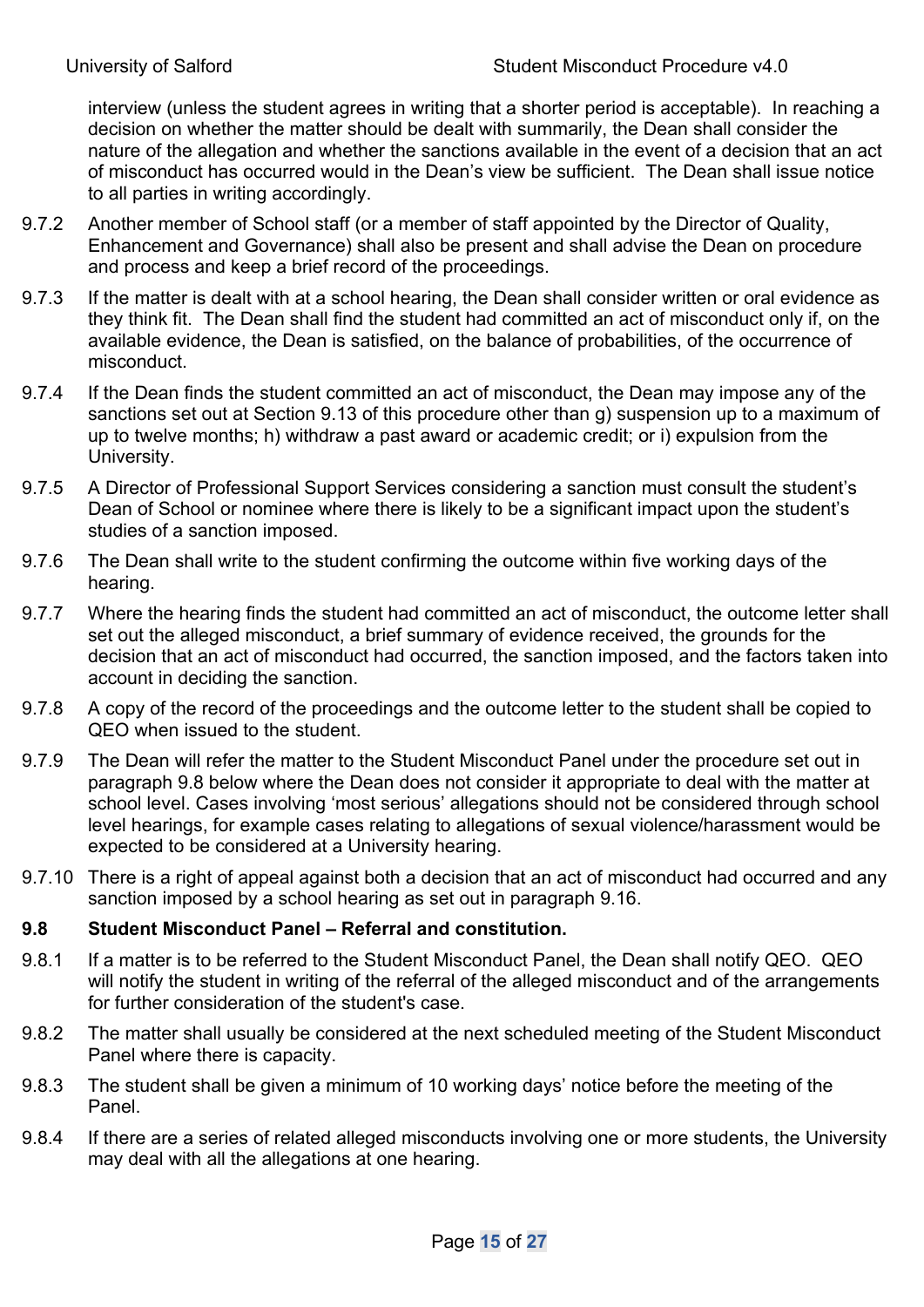- 9.8.5 Membership of the Panel shall be drawn from a pool of staff members nominated by Deans of schools and nominees of the Students' Union. Different staff will be involved in offering guidance to students than those serving as Panel members or as members of the Appeal Panel. Each meeting of the Panel shall comprise two staff members, one of whom shall be Chair, and one nominee of the Students' Union. Staff Panel members shall be drawn from outside the student's School. An officer of QEO shall act as Secretary but shall not constitute a member of the Panel or take part in the decision making.
- 9.8.6 The Dean or nominee shall attend to present the case.
- 9.8.7 Where there has been a formal investigation, the investigator will normally be in attendance at the meeting at the same points as the student and the Dean, and may be called by the Panel to act as a witness at any point during these sections of the hearing.
- 9.8.8 Where cases involve a postgraduate research student the student's supervisor will normally be invited to be in attendance, and may act as a witness.

# **9.9 Student Misconduct Panel – submission of documentation and call for witnesses.**

- 9.9.1 The Dean will set out the allegation(s) in full, with supporting evidence, and name witnesses, if any, to be called, in advance of the hearing. A copy shall be sent to the student at least 10 working days before the hearing.
- 9.9.2 The Dean and the student may call witnesses. The University must notify the student of any witnesses called at least 10 working days before the hearing. A student must notify the University of any witnesses they intend to call at least 5 working days before the hearing.
- 9.9.3 The student may submit their response in writing no later than 5 working days before the hearing. This response to the allegations would be expected to outline the basis of their defence against the allegations and name witnesses, if any, who are to provide evidence in writing or who are to be called to attend the hearing. All evidence from the student must be submitted no later than 5 working days before the hearing.
- 9.9.4 The Secretary of the Panel may also call for witness statements in support of the allegation in advance of the hearing. If such statements are requested they are required to be submitted to QEO at least 5 working days before the allegation is heard. Such statements shall be circulated to all parties in advance of the hearing.

## **9.10 Student Misconduct Panel – Order of proceedings.**

- 9.10.1 The Order of Proceedings shall normally be as follows:
	- i) Introduction of those present, outline of procedure;
	- ii) Student invited to declare any factors which may affect their performance in the hearing;
	- iii) The allegations of misconduct shall be set out by the Dean or nominee;
	- iv) The student, or the student's representative, shall respond to the allegations;
	- v) Questions and answers;
	- vi) Witnesses from either party;
	- vii) The Dean or nominee and then the student invited to make final comments. New evidence is not admissible at this time;
	- viii) The Dean or nominee and the student shall withdraw whilst the Panel reach their decision.
- 9.10.2 The order may be varied at the discretion of the Chair, reasons for this should be minuted.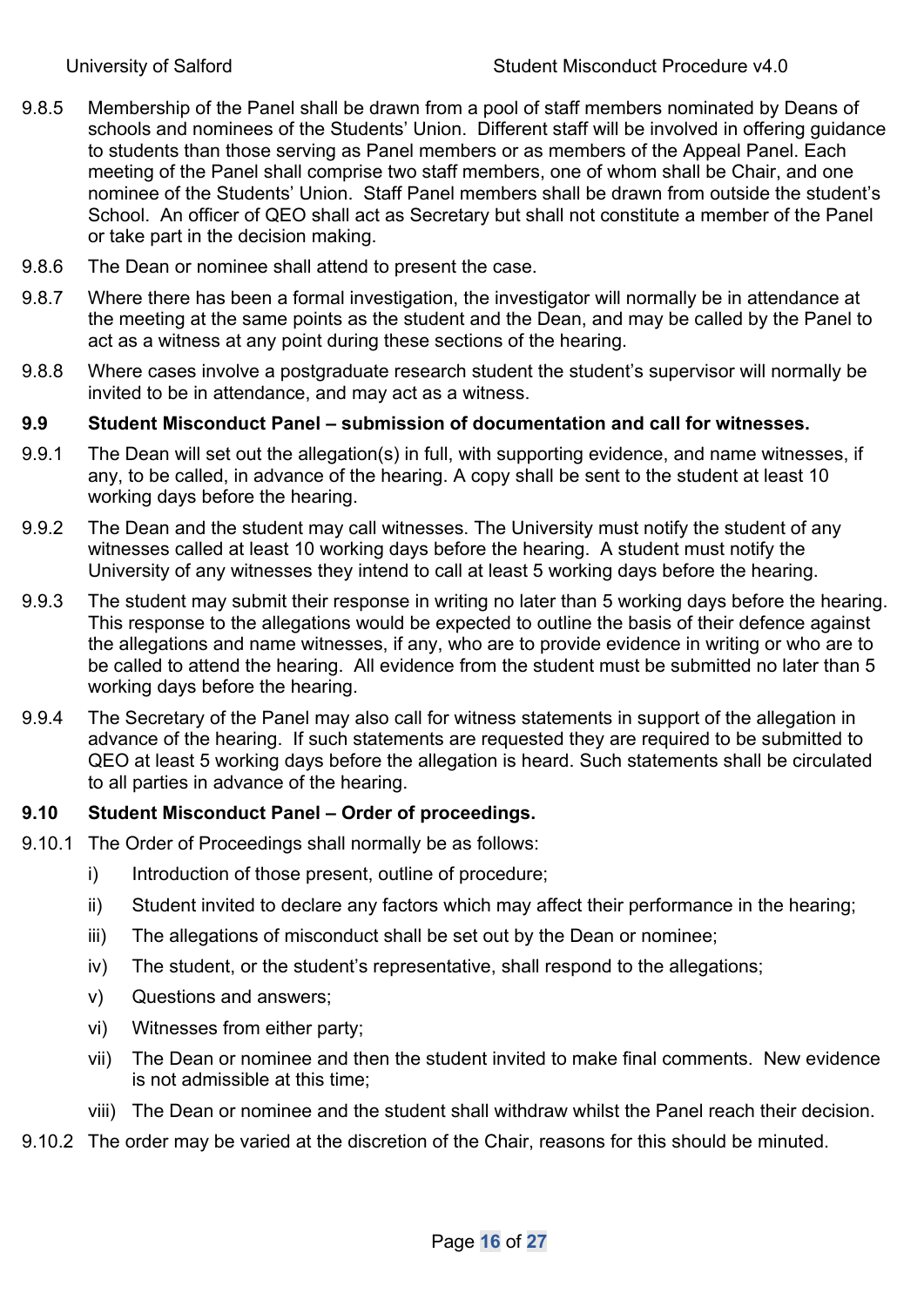- 9.10.3 The Panel may impose time limits on oral addresses and submissions. The Chair may also intervene with any speaker to require them to only address matters pertinent to the hearing, to meet expected timescales, to avoid repetition or other matter which may be considered to impact on the fair and efficient operation of the hearing.
- 9.10.4 The Panel shall rely only on evidence presented at the hearing or submitted beforehand.
- 9.10.5 If two or more students are involved in related allegations of misconduct and there are the same witness(es) to both cases, the Panel may at its discretion deal with the witness statements for both cases together.

# **9.11 Student Misconduct Panel – Adjournment of a hearing.**

9.11.1 Exceptionally, at the discretion of the Panel, proceedings may be adjourned for a period not normally exceeding 20 working days in the first instance and its decision deferred for that period. The decision and reasons for the decision must be minuted and written notification sent to the student and the School.

# **9.12 Student Misconduct Panel – decision.**

- 9.12.1 The Panel shall find a student had committed an act of misconduct, on the evidence before it, if it is satisfied on the balance of probabilities that the student had committed the act of misconduct. If the members of the Panel cannot agree, the verdict of the Panel shall be that of the majority of its members.
- 9.12.2 A decision that an act of misconduct has occurred should be made based on the evidence of the specific instance before the Panel.

# **9.13 Student Misconduct Panel – sanctions.**

- 9.13.1 When considering the sanction, the Panel should be permitted to consider evidence relating to similar types of misconduct previously confirmed. Any such evidence regarding previous misconduct cases of a similar nature must be considered alongside all other evidence submitted when deciding on a sanction, not whether or not the current misconduct has occurred, and must not form the sole or main evidence otherwise considered.
- 9.13.2 If a student is proven to have committed an act of misconduct, sanctions may be imposed by the Dean in matters dealt with summarily, or by the Panel in other cases. The sanctions are set out below. The sanction shall take account of any representations in mitigation made by the student or the student's representative, along with any impact statements received from other parties, particularly alleged victims.
- 9.13.3 When determining sanctions, consideration shall be given to the seriousness of the misconduct, the circumstances of the misconduct, the means and general personal circumstances of the student and also whether the University has suffered any particular detriment as a result of the misconduct. The overriding principle underpinning the determination of sanctions is that these should be proportionate to the particular offences. Account should also be taken of the feasibility of discharging the sanction. A guidance note on mitigation and aggravating factors is provided in Appendix A.

The sanctions that may be imposed are one, or a combination of, the following:

- a) **Written undertaking by the student**. This may include specific actions which should be clearly specified by the Panel, including dates for completion and the point/process for signoff. These would include one or more of:
	- i) To be of good conduct for a period determined by the Panel hearing;
	- ii) To not approach or contact named individual(s) or knowingly cause another to contact them on their behalf;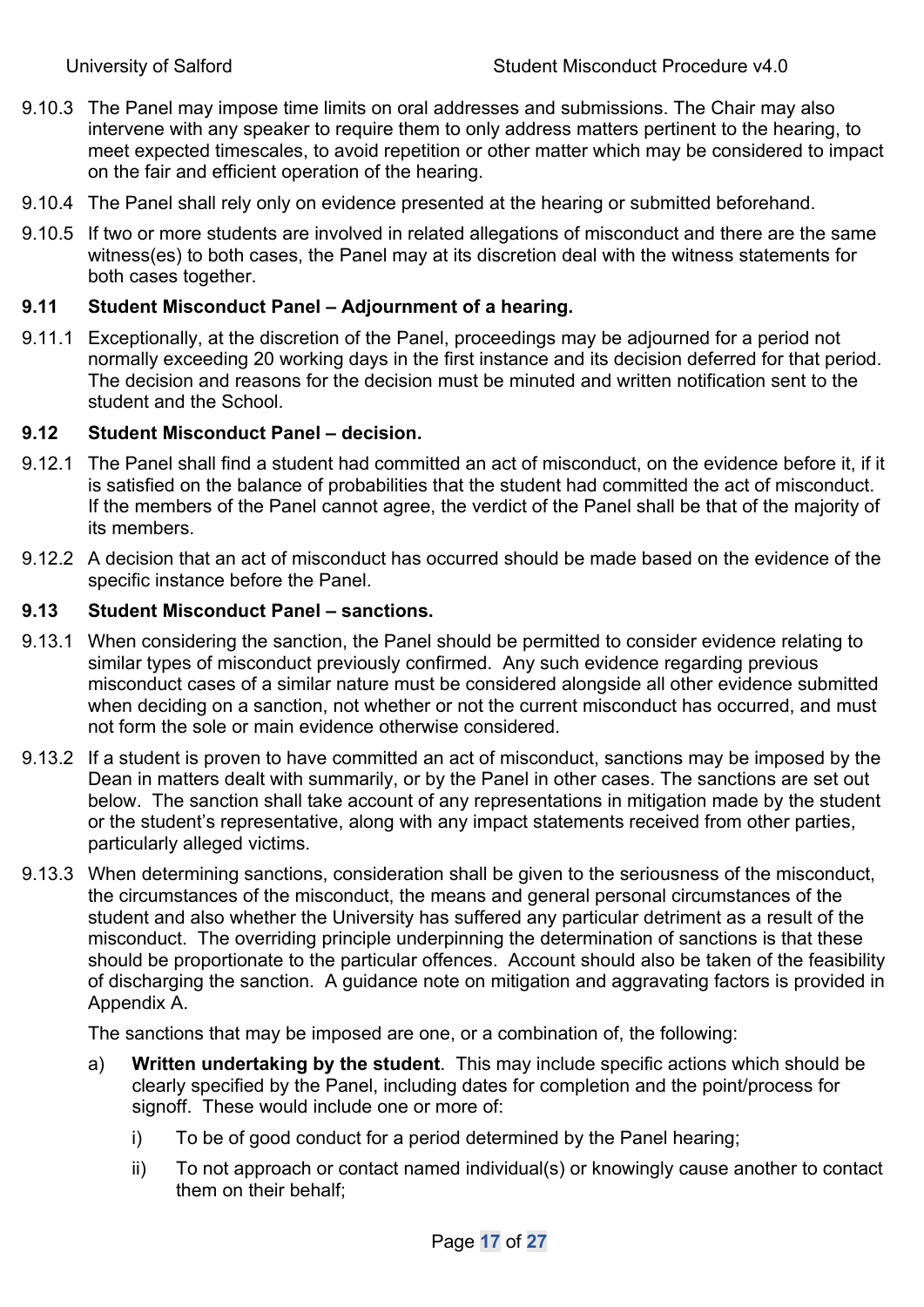- iii) To complete an action log on a specific aspect of conduct relevant to the finding of the Panel;
- iv) To complete a reflective essay on specific aspect(s) of their behaviour, understanding and/or conduct relevant to the finding of the Panel (the Panel must specify the length of the essay). A member of staff from the relevant programme team from within the school may be required to recommend to the Chair that the action has been appropriate to allow the Chair to sign off the reflective essay and confirm that it has met appropriate standards given the specific programme and the level of the student.
- b) **First Written Warning**. This shall give details of the concerns, the improvement required and the timescale. It shall warn that further action will be considered if there is no satisfactory improvement (as determined by the Dean). A copy of the First Written Warning shall be placed on the student's record but will be removed from the record and disregarded for misconduct purposes after a period of 12 months, subject to satisfactory conduct and performance within that period.
- c) **Final Written Warning**. This shall be issued if, following a first warning, there is still a failure to improve and conduct remains unsatisfactory, or if the misconduct is sufficiently serious to warrant only one written warning but not to justify expulsion. A Final Written Warning shall give details of the concerns, shall warn that expulsion is likely to result if there is insufficient improvement or any repeat occurrence. A copy of this Final Written Warning shall be placed on the student's record. Final Written Warnings shall be removed from the record and disregarded for misconduct purposes after a period of 24 months, subject to satisfactory conduct and performance within that period;
- d) **A fine** of up to a maximum of £500.
- e) **Compensation** of a reasonable sum in respect of identified and quantified loss e.g. for damages to cover full or partial costs.
- f) **Performance of unpaid services** for the University community to a maximum of 40 hours.
- g) **Period of suspension** from the University for a fixed period of time, up to a maximum of twelve months.

 A student who is suspended may be prohibited from entering all University premises, from placement and from participating in University activities. Suspension may be subject to qualification, such as removal of access to University email, permission to take an examination or remote access to the Library and IT Services. The terms of the suspension shall be confirmed by the Panel and be notified to the student in writing with the outcome of the hearing. An order of suspension may include a requirement that the student shall have no contact with a named person or persons. Any breach in the terms of the suspension may result in a student receiving a further, more serious sanction (such as expulsion).

- h) **Withdrawal of academic credit or award.** This would normally be restricted to the most serious occasions of academic misconduct where credit has already been ratified by an Assessment Board, or where the most serious misconduct interfered with and disrupted the learning and/or assessment of others. The process is by a recommendation to the Assessment Board/Postgraduate Research Award Board that credit or an award already conferred, at any time during the student's registration, be withdrawn.
- i) **Expulsion** from the University, which means that the student ceases to be a member of the University, has their registration as a student cancelled and loses all rights and privileges of membership. A student expelled from the University would not be permitted further study at the University or on a University of Salford award.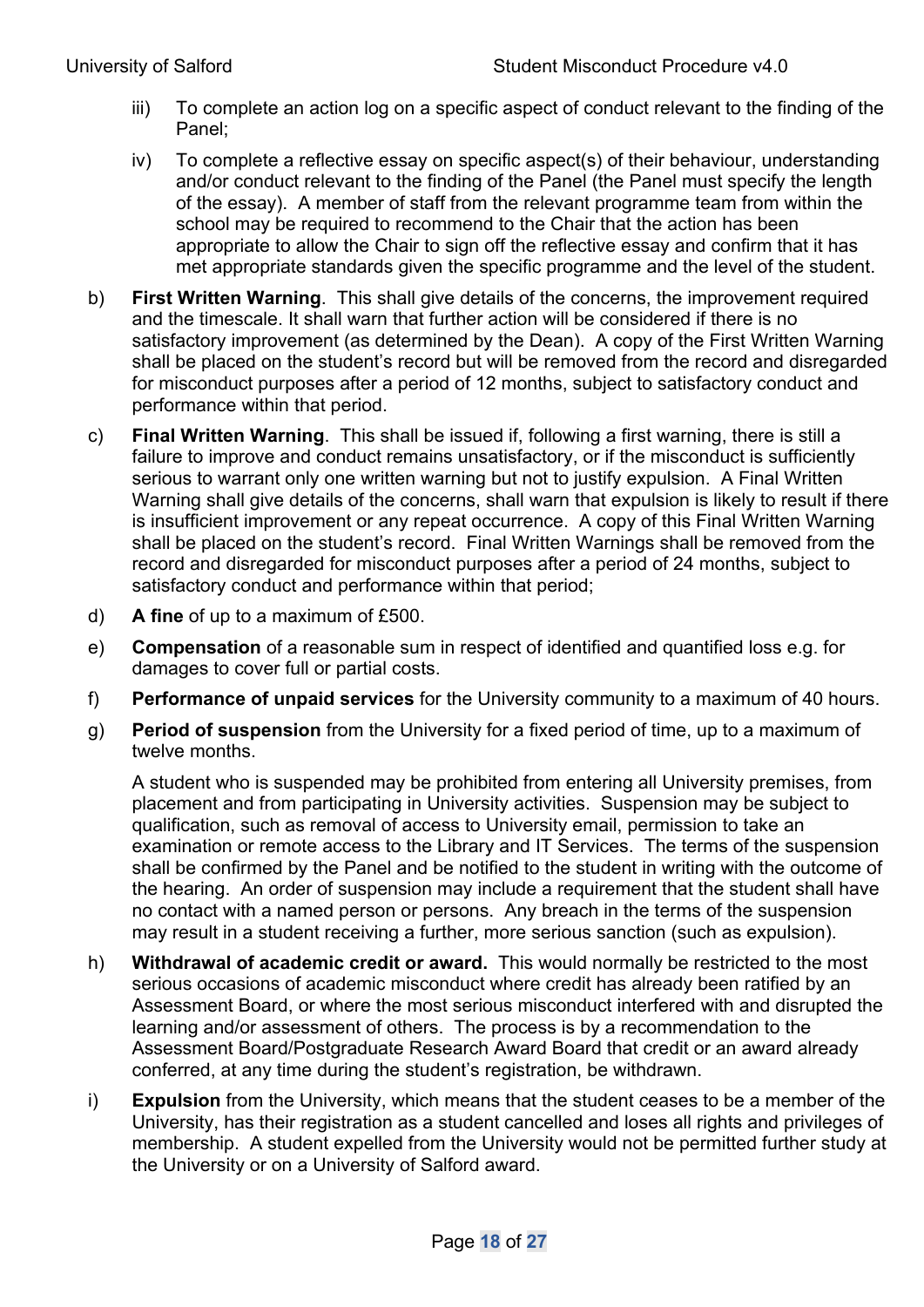#### **9.14 Academic Misconduct Procedure.**

- 9.14.1 Sanctions (for taught programmes) imposed following referral to the Student Misconduct Panel by a school under the Academic Misconduct Procedure shall include one of the following:
	- a) a mark of 0 or grade of F is awarded for the component of assessment in question;
	- b) a mark of 0 or grade of F is awarded for the component in question and the module mark kept at the minimum pass mark
	- c) a mark of 0 or grade of F is awarded for the component in question and marks for all modules at that level will be kept at the minimum pass mark.

so that the 'academic' sanction imposed is consistent with what would have been imposed under the Academic Misconduct Procedure.

- 9.14.2 Proven cases of academic misconduct will be referred back to the Assessment Board for implementation of the sanction. The Assessment Board will inform the student of its decision in the normal way and of any academic requirements following the implementation of the sanction.
- 9.14.3 Following the imposition of an 'academic' sanction a 'misconduct' sanction may also be imposed. However, account should be taken of the overall impact of any imposition of both a '' misconduct' and an 'academic' sanction.
- 9.14.4 Normally, any proven case of academic misconduct at Level 8 will result in the expulsion of the student from the University. In exceptional cases where the nature of the misconduct is marginal and there are significant and compelling documented evidenced exceptional circumstances (please note personal mitigating should be reported at the time via appropriate routes see Student Academic Integrity Policy and Academic Misconduct Procedure section 10.1.2), then for a student at Interim Assessment (IA) or Internal Evaluation (IE), the Student Misconduct Panel may set a sanction of 'fail' for that assessment, with the requirement that the student undertake further training on academic good practice and provide a personal written reflective statement on academic integrity, academic good practice and academic misconduct to be signed off by the PgR Coordinator/ADR&E and the Chair of the Panel (on the advice of other Panel members) prior to recommencement of study and in no less than 20 working days from the date of notification. In such exceptional circumstances, the Panel must provide and record a clear and explicit rationale as to why a sanction other than expulsion was determined equitable, sufficient and appropriate.

# **9.15 Student Misconduct Panel – communication of decision and sanction.**

- 9.15.1 Wherever possible where a hearing is held 'in person', the decisions of the Panel, whether an act of misconduct had occurred, and any sanction/sanctions shall be communicated orally to the student after adjourning to consider the evidence and shall also be confirmed in writing, normally within 5 working days. Where this oral communication is not possible the decisions of the Panel shall nevertheless be communicated in writing to all parties, normally within 5 working days. Where a hearing is held virtually in place of oral communication normally informal communication will be sent to the student's university email Address on the day of the hearing.
- 9.15.2 The decision and any sanction agreed must be communicated to the student in writing (outcome letter). This letter will normally be sent within five working days of the date of the hearing, or the date of a reconvened hearing where there is an adjournment. The letter would normally be accompanied by the minutes of the Panel hearing, however where this is not possible the minutes, approved by the Chair, will be identified as to follow as soon as possible afterwards.

#### **9.16 Appeals/Review.**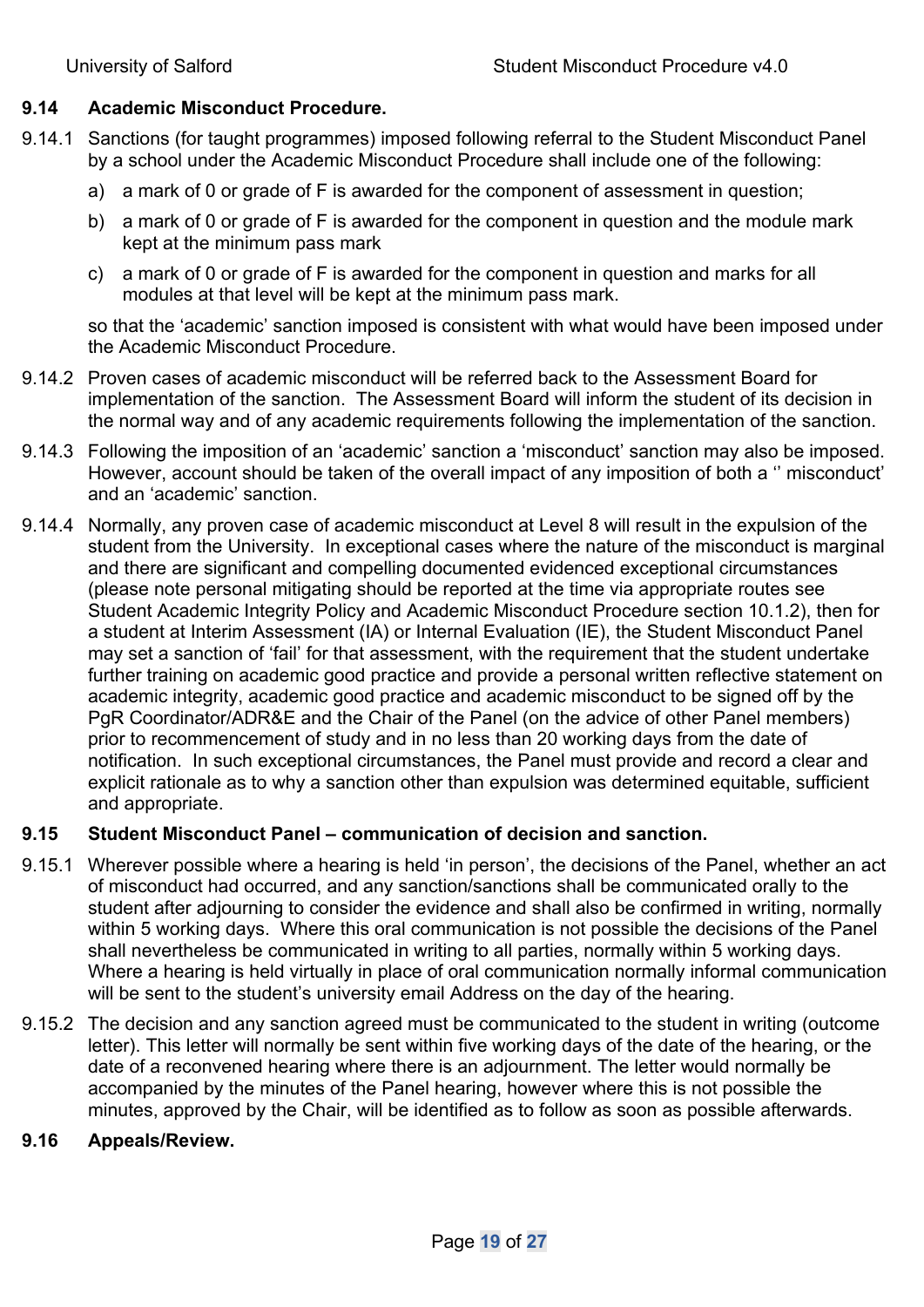- 9.16.1 The student shall be allowed 10 working days from the date on the formal outcome notification (either the outcome from a School hearing or a Panel hearing) to provide written notice of an appeal and relevant supporting evidence to QEO. Where, exceptionally, the minutes of a University Panel hearing are delayed then the deadline for appeal will be extended until 10 working days from the date of the availability of the minutes.
- 9.16.2 The appeal must identify one or more of the three following grounds it is being submitted in relation to:
	- A: that new and relevant evidence is available which, for good and reasonable cause, was not available to an earlier stage of the Procedure (as the case may be) at the earlier stage of this Procedure. (Exceptional circumstances are needed to explain why any evidence could not have been made available);
	- B: that there was a relevant and significant defect, error or mistake in the conduct of the earlier stage of this Procedure which casts reasonable doubt on the decision reached by the Dean of School or Panel hearing (as the case may be) in that the decision might have been different if the defect, error or mistake had not occurred;
	- C: that the decision reached at the earlier stage of this Procedure is manifestly unreasonable. In this context, unreasonable will be taken to mean perverse, i.e. the decision was not one that a similar process might have reached.
- 9.16.3 Appeals should be submitted using an appeal form https://www.salford.ac.uk/sites/default/files/2021- 04/Disciplinary Academic Misconduct Appeal Form.docx.
- 9.16.4 A request from a student for a rehearing is not a valid ground of appeal.
- 9.16.5 The student must not only state a ground or grounds for appeal but must also provide evidence to substantiate those grounds.
- 9.16.6 An appeal shall only be heard by an Appeal Panel if there is evidence to support one or more of the grounds set out above.
- 9.16.7 The Director of Quality, Enhancement and Governance (or nominee) shall, in all cases, and normally within 5 working days, determine whether the appeal has been received within the appropriate timescale and discloses a valid ground of appeal.
- 9.16.8 The Director of Quality, Enhancement and Governance (or nominee) shall reject any appeal which does not disclose a valid ground of appeal; does not evidence a ground or ground(s) of appeal or is out of time. In such instances, the student shall be formally notified by a Completion of Procedures Letter.
- 9.16.9 If the notice of appeal is accepted as valid by the Director of Quality, Enhancement and Governance (or nominee), depending on the ground(s) for appeal, they may refer the case back to an earlier stage of the Procedure or to an Appeal Panel as appropriate.
- 9.16.10 The Chair of the Student Misconduct Panel, where requested, shall have power to defer the operation of the sanction where an appeal is pending against a decision of the Panel to suspend a student, to withdraw an award or to expel a student pending that appeal. However such decision will not apply where a student would be expected to attend a placement, clinical practise or other direct interaction with the public without agreement of the nominee of the Dean of **School**
- **9.17 Student Misconduct Appeals Panel.**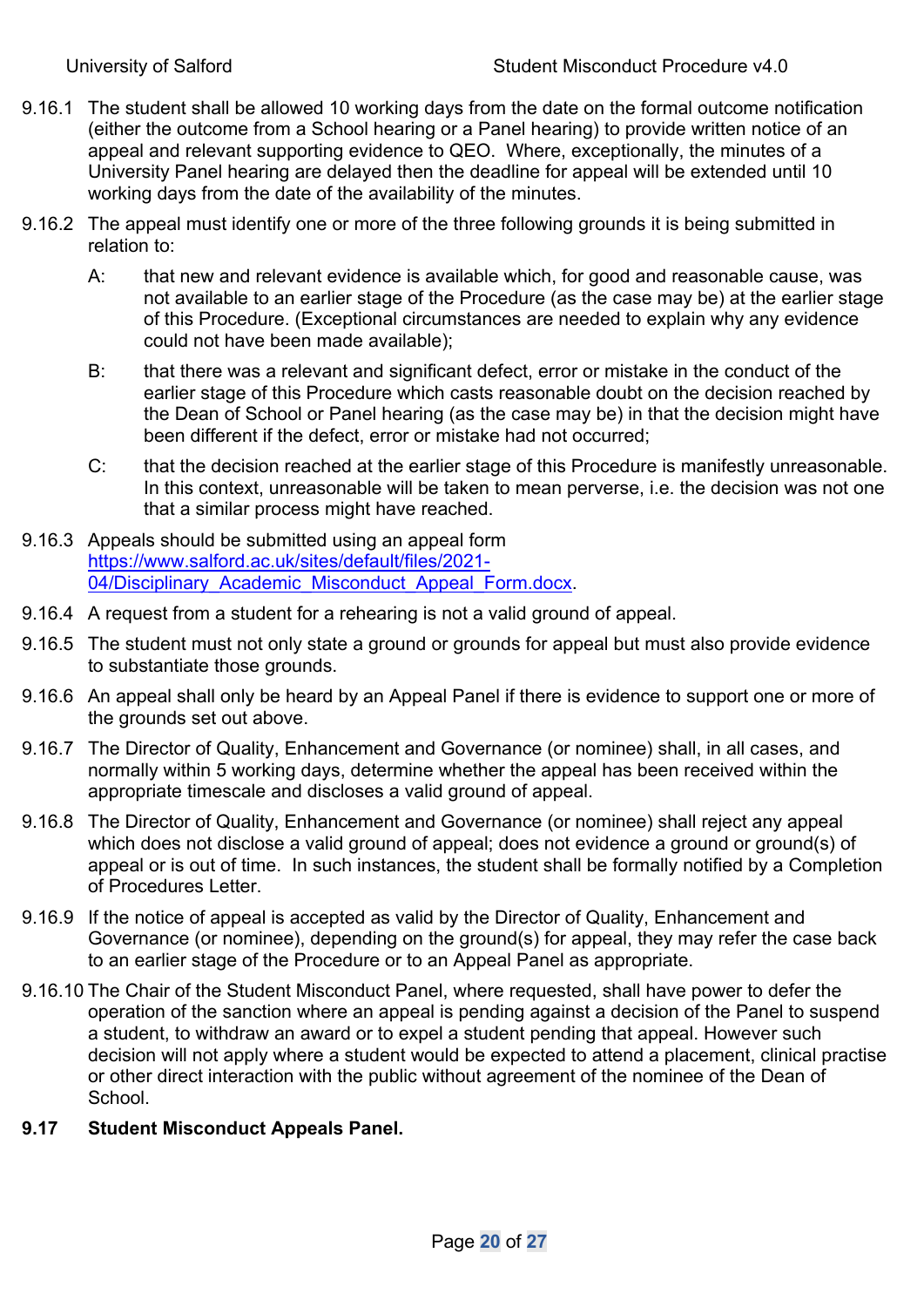- 9.17.1 Where the Director of Quality, Enhancement and Governance (or nominee) refers a case to a Student Misconduct Appeal Panel, QEO shall arrange for a Panel to be established as soon as possible, normally within 30 working days, to consider the appeal and to determine an outcome.
- 9.17.2 The Appeal Panel constitution will be the same as for the Panel hearing. All members shall have had no involvement in the direct circumstances leading to the allegations against the student, the investigation into those allegations, have not been members of the original panel or have any other connection to the student which might be regarded as prejudicial to their impartiality.
- 9.17.3 The Dean and the Chair of any original panel shall, as soon as is reasonably possible, receive a full copy of any evidence submitted by the student.
- 9.17.4 The Dean and the Chair of the original hearing may each make a written response for submission at least 5 working days before the date of the Appeal Panel hearing. These responses should not include new information or evidence not directly related to the grounds for appeal. This information must be provided at least 5 working days before the date of an Appeal Panel.
- 9.17.5 The Chair of the original hearing will be invited to attend the Appeal Panel alongside the Dean as an observer, the Appeal Panel may call on the chair as a witness during any appeal hearing.
- 9.17.6 The School will notify QEO of any witnesses they wish to call at least 5 working days before the date of an Appeal Panel.
- 9.17.7 The student shall receive written notification from QEO and of whether the University will call witnesses, giving at least 5 working days' notice of the date and time when the Appeal Panel will convene.
- 9.17.8 The student and/or the person accompanying them may speak on a student's behalf. The student shall be the first party to present their case to the Appeal Panel. The Dean shall present the response to that case.
- 9.17.9 There shall be no entitlement to a rehearing of a case. The Appeal Panel may overturn a decision that misconduct occurred on appeal where it considers it just to do so.
- 9.17.10 The Appeal Panel may dismiss an appeal without a full hearing if it considers that the appeal, although not rejected by the Director of Quality, Enhancement and Governance (or nominee), was in fact not made on the allowable grounds or was out of time.
- 9.17.11 Order of proceedings for a Student Misconduct Appeal Panel shall normally be:
	- i) Introduction of those present, outline of procedure;
	- ii) Student invited to declare any factors which may affect their performance in the hearing;
	- iii) Grounds for appeal shall be set out by the student, or the student's representative;
	- iv) The Dean or nominee shall respond to the appeal;
	- v) The Panel shall have the opportunity to question both the Dean or nominee and the student;
	- vi) Witnesses;
	- vii) The student and the Dean provide closing statements. New evidence is not admissible at this time.
- 9.17.12 The Appeal Panel, where there is good cause to do so, may amend the order of proceedings. In such instances the Chair must confirm the amendment and the reasons for this, and both shall be recorded in the minutes of the hearing.
- 9.17.13 The Appeal Panel hearing an appeal against a sanction may impose a lesser or greater sanction, having considered whether the original sanction imposed was fair and reasonable in the light of all the circumstances of the case and the student's means and general personal circumstances.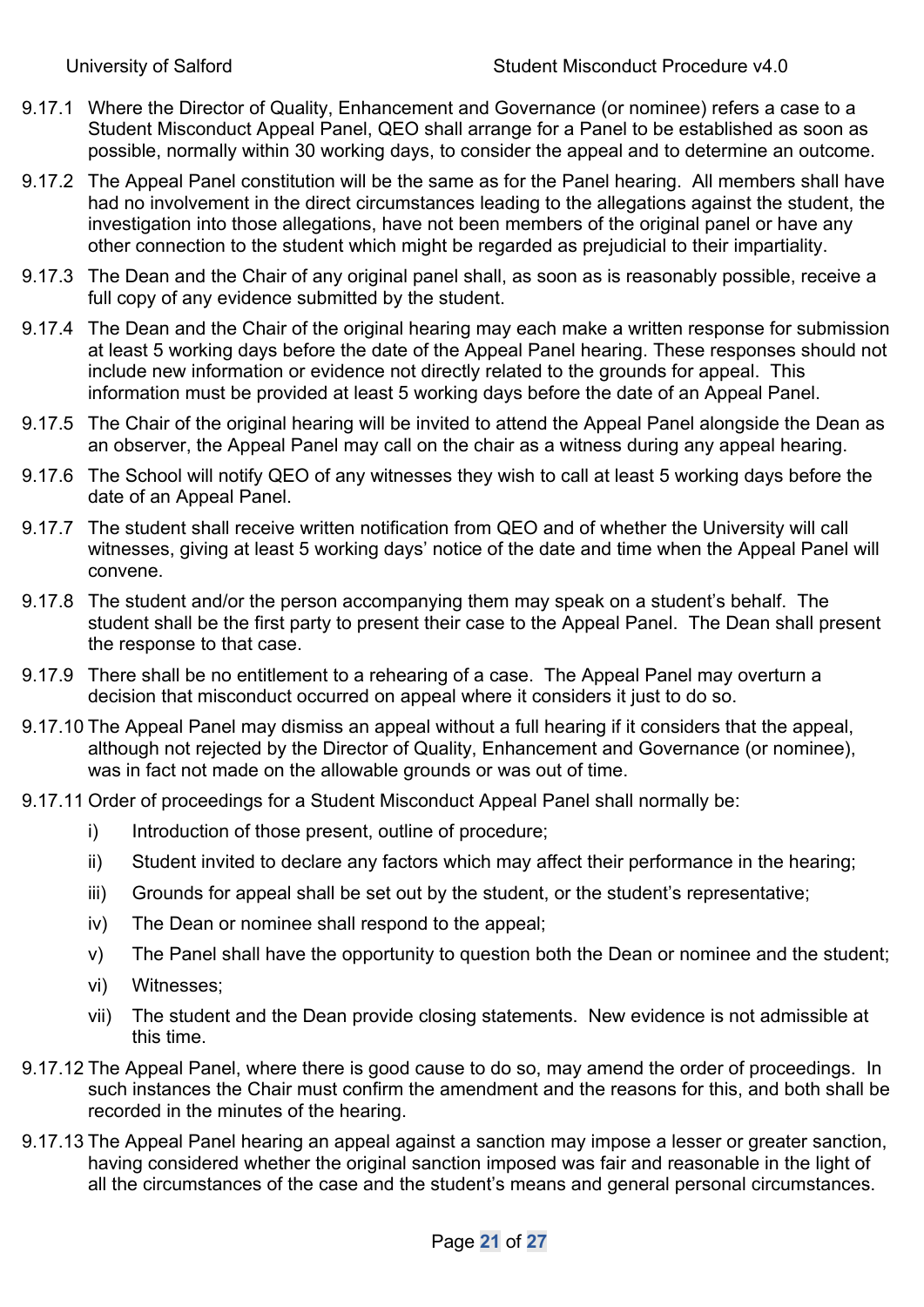9.17.14 The Appeal Panel shall consider its decision and shall notify the appellant of its decision and its reasons normally within 5 working days. The decision of the Appeal Panel shall be final and no further appeal may be permitted within the University. The notification of the outcome of the appeal will include a statement of the exhaustion of all University procedures: 'a Completion of Procedures Letter'.

# **10.0 External Review.**

- 10.1.1 The Office of the Independent Adjudicator for Higher Education (OIA) runs an independent scheme to review student complaints. The University of Salford is a member of this scheme. If a student is unhappy with the outcome they may be able to ask the OIA to review their complaint. More information about making a complaint to the OIA, what it can and can't look at and what it can do to put things right here: https://www.oiahe.org.uk/students.
- 10.1.2 Students normally need to have completed the Student Misconduct Procedure before submitting a complaint to the OIA. The University will send a letter called a "Completion of Procedures Letter" when a student has reached the end of our processes and there are no further steps which can be taken internally. If an appeal made against a formal decision taken under this Procedure is not upheld, the University will issue a Completion of Procedures Letter automatically. If an appeal is upheld or partly upheld a student can ask for a Completion of Procedures letter. More information about Completion of Procedures Letters and when a student should expect to receive one here: https://www.oiahe.org.uk/providers/completion-of-proceduresletters.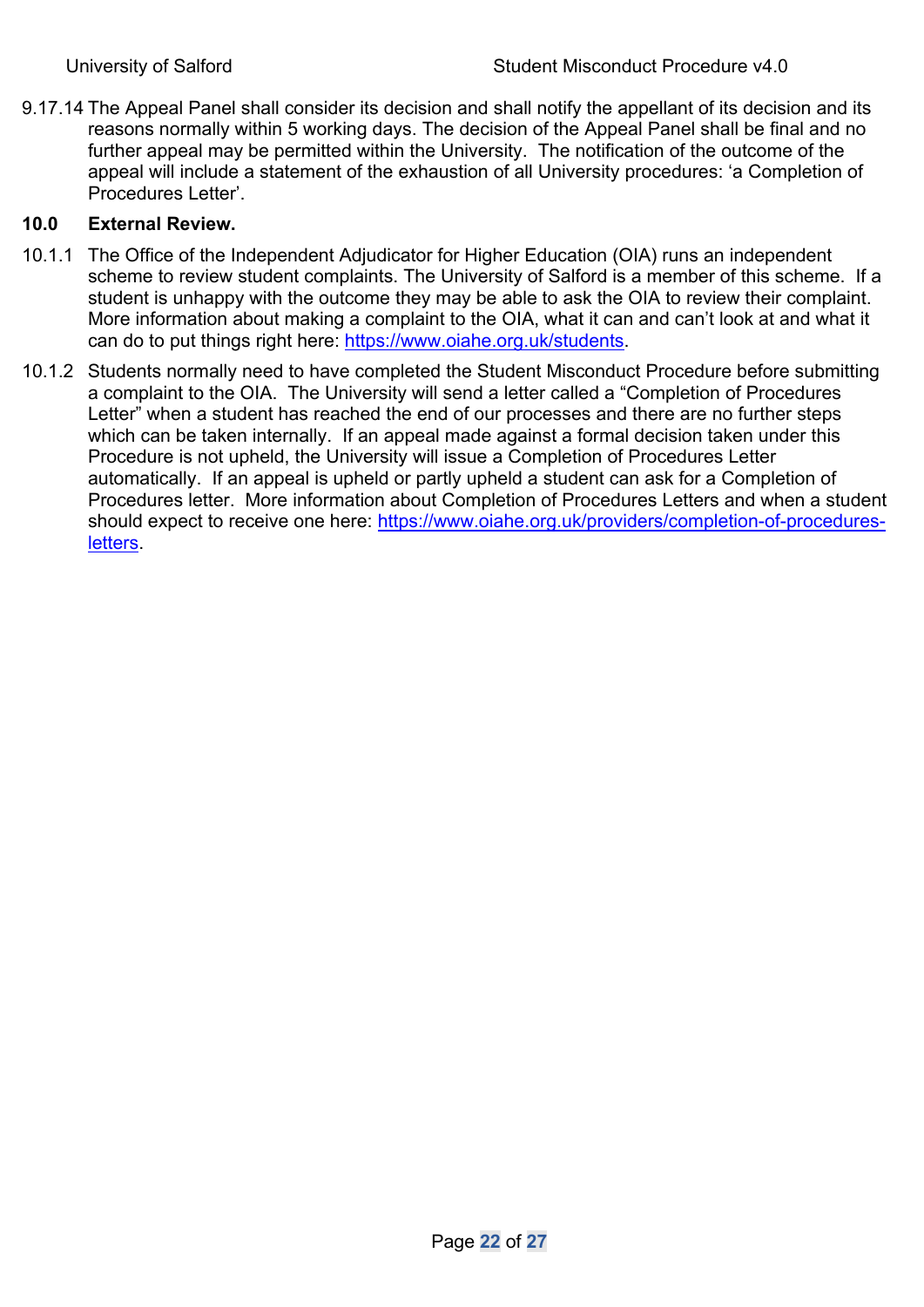# **Appendix A - Guidance Note on the application of sanctions, mitigation & aggravation.**

- B.1 This Guidance Note complements the University of Salford Student Misconduct Procedure and offers advice on mitigation (factors which might make student misconduct less serious) and aggravation (factors which might make student misconduct more serious). The advice is to assist Deans of School, the Misconduct Panel and the Misconduct Appeal Panel when imposing sanctions under the Student Misconduct Procedure. However, each instance of student misconduct under the Student Misconduct Procedure will be individual and Deans of School, the Misconduct Panel and Misconduct Appeal Panel will want to take the particular circumstances of the individual case into account when imposing a sanction or sanctions.
- B.2 In arriving at an appropriate sanction or sanctions the Dean, Panel and Appeal Panel will also want generally to take into account such factors as:
	- Whether the student has shown remorse and/or has made a voluntary offer of compensation/reparation at an early stage.
	- Impact on the victims of the misconduct, including the extent of any harm and distress caused and especially any physical injury to others.
	- The time and place of occurrence, and therefore the likely impact on others.
	- The degree of intentionality and/or recklessness displayed in the misconduct.
	- Whether there are specific aggravating factors, such as misconduct which is or includes elements of sexual violence/harassment.
- B.3 Under the Student Misconduct Procedure, a student admitting misconduct for an offence may normally have any sanction, except withdrawal of an award or expulsion, duly reduced.

| <b>Example of Misconduct</b>                                                                                                                                                             | Level 1-minor                                                                                                                                                                                   | Level 2-major                                                                                                              |  |
|------------------------------------------------------------------------------------------------------------------------------------------------------------------------------------------|-------------------------------------------------------------------------------------------------------------------------------------------------------------------------------------------------|----------------------------------------------------------------------------------------------------------------------------|--|
| any conduct which constitutes a<br>i)<br>criminal offence and may have an<br>impact on the University and its<br>activities;                                                             | an offence which must only be<br>dealt with at a Magistrates<br>Court <sup>1</sup> (summary only) or which<br>may be dealt with either at a<br>Magistrates Court or Crown<br>Court (either way) | an offence which must only be<br>dealt with at the Crown Court<br>(indictable)                                             |  |
| disruption of, or improper<br>ii)<br>interference with, the academic,<br>administrative, sporting, social or<br>other activities of the University;                                      | minor in nature and not widely<br>viewed or reported                                                                                                                                            | major in nature and widely<br>viewed or reported<br>impact on learning                                                     |  |
| obstruction, frustration or<br>iii)<br>disruption of the functions, duties<br>or activities of any student or<br>member of staff of the University,<br>or any visitor to the University; | minor disruption caused                                                                                                                                                                         | major disruption and/or impact on<br>learning                                                                              |  |
| violent, indecent, disorderly,<br>iv)<br>threatening, intimidating,<br>defamatory, derogatory, offensive<br>or otherwise inappropriate<br>behaviour or language                          | single incident<br>either inappropriate language or<br>behaviour                                                                                                                                | repeated despite requests to<br>desist<br>sexist or racist languages used<br>vulnerable persons (e.g. children)<br>present |  |
| sexual, racial or other harassment;<br>V)                                                                                                                                                | it is highly unlikely harassment,<br>which indicates more than a<br>single incident, would be<br>considered minor.                                                                              | in almost all incidences will be<br>major, up to behaviour which<br>becomes effectively a campaign                         |  |

<sup>1</sup> See https://www.judiciary.gov.uk/you-and-the-judiciary/going-to-court/ & https://www.gov.uk/courts/magistrates-courts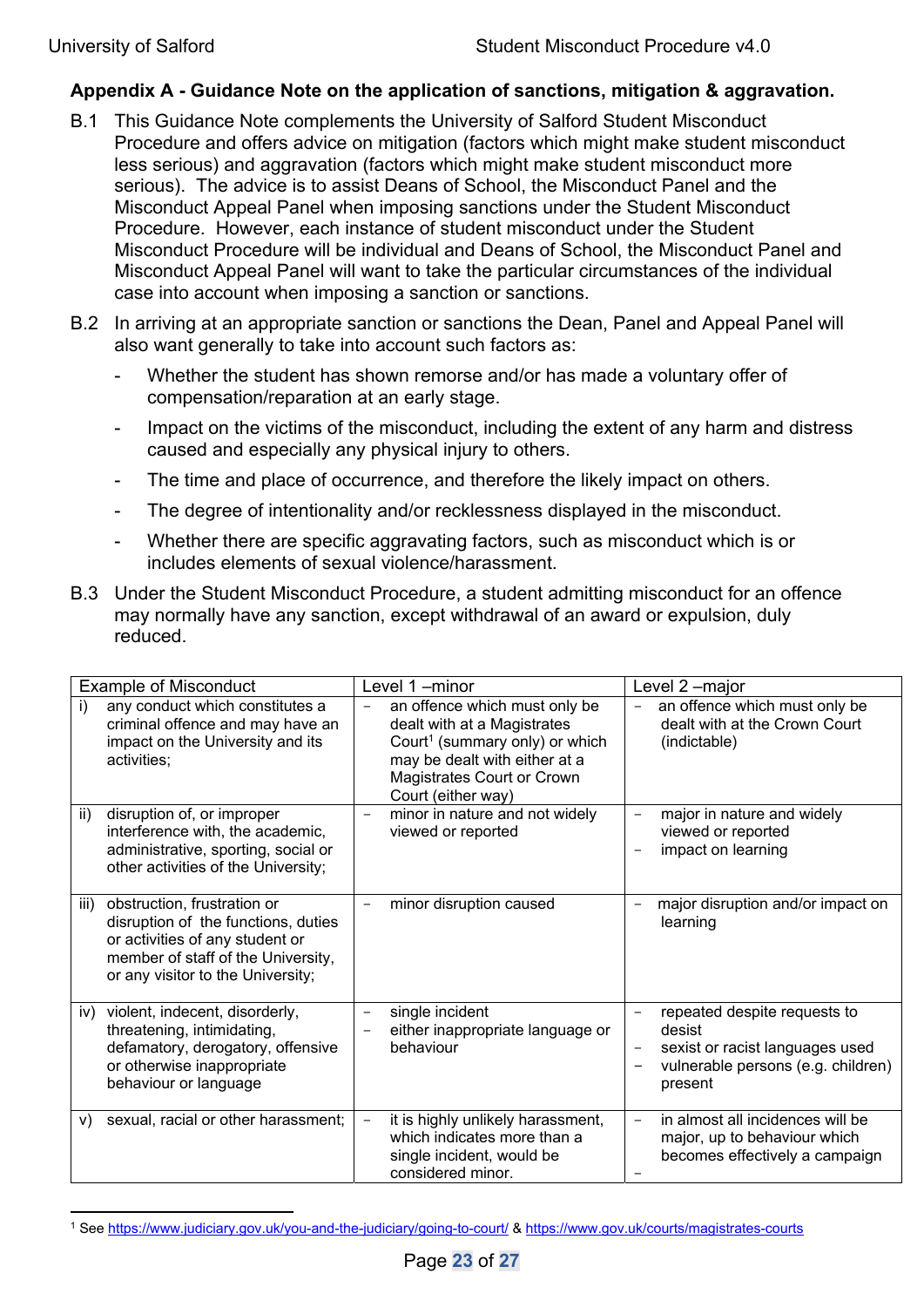# University of Salford **Student Misconduct Procedure v4.0**

| <b>Example of Misconduct</b>                                                 | Level 1-minor                                                 | Level 2-major                                                                 |
|------------------------------------------------------------------------------|---------------------------------------------------------------|-------------------------------------------------------------------------------|
| fraud, deception or dishonesty and<br>vi)<br>especially the falsification or | unsophisticated, single incident                              | repeated<br>sophisticated and planned                                         |
| misuse of the University's name,                                             |                                                               | falsification of University formal                                            |
| logo or formal records including                                             |                                                               | records including award                                                       |
| award certificates                                                           |                                                               | certificates                                                                  |
| vii) repeated serious or aggravated                                          | first offence of this type<br>$\blacksquare$                  | repeat offence on a later<br>$\overline{\phantom{0}}$                         |
| academic offences, referred under                                            | early stage in programme of<br>$\blacksquare$                 | occasion                                                                      |
| the Academic Misconduct                                                      | study                                                         | advanced stage in programme of                                                |
| Procedure by the Dean for the                                                | limited in scale such as a minor                              | study                                                                         |
| imposition of appropriate<br>sanctions (which for these                      | plagiarism in an on-programme<br>$\blacksquare$<br>assessment | other students in some way<br>$\overline{\phantom{a}}$<br>disrupted/ affected |
| offences only may include                                                    | limited understanding of                                      | academic reputation of University                                             |
| academic sanctions);                                                         | academic good conduct                                         | threatened                                                                    |
|                                                                              |                                                               | referrals under the Academic                                                  |
|                                                                              |                                                               | Misconduct Procedure to this                                                  |
|                                                                              |                                                               | procedure will normally be only                                               |
|                                                                              |                                                               | the most serious cases.                                                       |
| viii) having aided others to commit any<br>act of academic misconduct, such  |                                                               |                                                                               |
| actions may include:                                                         |                                                               |                                                                               |
| being party to impersonation<br>a)                                           |                                                               |                                                                               |
| where another person sits an                                                 |                                                               |                                                                               |
| examination or other                                                         |                                                               |                                                                               |
| assignment in the place of the                                               |                                                               |                                                                               |
| actual student;                                                              |                                                               |                                                                               |
| provision, or assistance in the<br>b)                                        |                                                               |                                                                               |
| provision, of evidence or                                                    |                                                               |                                                                               |
| knowledge or understanding                                                   |                                                               |                                                                               |
| in examinations or other                                                     |                                                               |                                                                               |
| assignment;                                                                  |                                                               |                                                                               |
| C)<br>provision of work, such as                                             |                                                               |                                                                               |
| assignments, to external                                                     |                                                               |                                                                               |
| websites which could be used<br>for academic misconduct.                     |                                                               |                                                                               |
|                                                                              |                                                               |                                                                               |
| ix) theft, misappropriation or misuse                                        | low value                                                     | middle to high value                                                          |
| of University property including                                             | property recovered                                            | property partly or not recovered                                              |
| copyright and other intellectual<br>property, or the property of the         | no health and safety risk caused                              | health and safety risk caused<br>proven repeat offences                       |
| University's staff, students or                                              |                                                               | impact on learning                                                            |
| visitors                                                                     |                                                               |                                                                               |
|                                                                              |                                                               |                                                                               |
| misuse or unauthorised use of<br>X)                                          | low value damage caused                                       | health and safety risk caused                                                 |
| University premises and                                                      |                                                               | middle to high value damage                                                   |
| equipment, including the                                                     |                                                               | caused                                                                        |
| unauthorised possession of a key<br>to University premises                   |                                                               | impact on learning                                                            |
|                                                                              |                                                               |                                                                               |
| xi) damage to University property, or                                        | low value damage caused                                       | health and safety risk caused                                                 |
| the property of the University's                                             |                                                               | middle to high value damage                                                   |
| staff, students or visitors, caused                                          |                                                               | caused                                                                        |
| intentionally or recklessly;                                                 |                                                               | proven repeat offences                                                        |
|                                                                              |                                                               | impact on learning                                                            |
| xii) action likely to cause injury or<br>impair safety on University         | low value damage caused<br>minor health and safety risk       | health and safety risk caused<br>middle to high value damage                  |
| premises, including misuse of                                                | caused                                                        | caused                                                                        |
| safety equipment and infringement                                            |                                                               | proven repeat offences                                                        |
| of safety requirements;                                                      |                                                               | impact on learning                                                            |
|                                                                              |                                                               |                                                                               |
| xiii) failure to respect the rights of                                       | minor in nature and not widely                                | either major in nature and widely<br>$\overline{\phantom{a}}$                 |
| others to freedom of belief and                                              | viewed or reported                                            | viewed or reported                                                            |
| freedom of speech; Please refer to                                           |                                                               | impact on learning                                                            |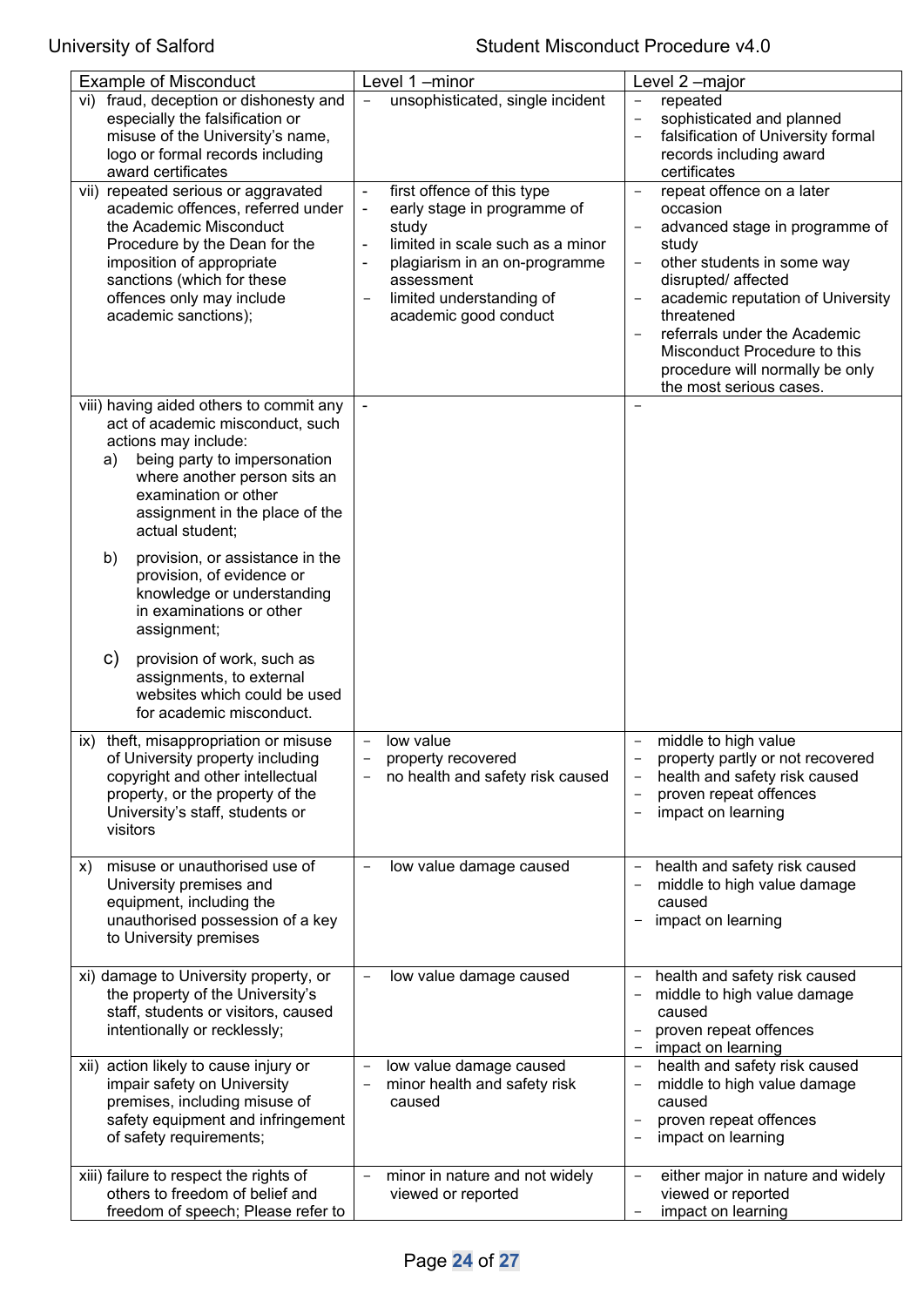# University of Salford **Student Misconduct Procedure v4.0**

| <b>Example of Misconduct</b>                                                                                                                                                                                                                                                | Level 1-minor                                                                                                   | Level 2-major                                                                                                                          |
|-----------------------------------------------------------------------------------------------------------------------------------------------------------------------------------------------------------------------------------------------------------------------------|-----------------------------------------------------------------------------------------------------------------|----------------------------------------------------------------------------------------------------------------------------------------|
| full Code of Practice on Freedom<br>of Speech on the following link:<br>http://www.salford.ac.uk/about-<br>us/corporate-<br>information/governance/policies-<br>and-procedures/university-core-<br>and-organisational-governance.                                           |                                                                                                                 |                                                                                                                                        |
| xiv) breach of the provisions of any<br>University rule, regulation, policy,<br>procedure or code of practice<br>including those for Information and<br>Learning Services and IT<br>Services, this includes any breach<br>of the University's ICT Acceptable<br>Use Policy; | minor disruption caused                                                                                         | health and safety risk caused<br>major disruption to others<br>proven repeat offences<br>impact on learning                            |
| xv) using or knowingly possessing<br>within the University. Controlled<br>drugs as defined in the Misuse of<br>Drugs Act 1971 or any legislation<br>modifying or replacing that Act                                                                                         | use and/or possession                                                                                           | possession of quantity greater<br>than that likely for personal use                                                                    |
| xvi) failure to disclose personal details<br>to a member of staff of the<br>University in circumstances in<br>which it is reasonable to require<br>that such information be given;                                                                                          | single incident<br>$\overline{\phantom{a}}$                                                                     | repeated<br>obstructed an investigation into<br>misconduct<br>impact on learning                                                       |
| xvii)failure to comply with any<br>reasonable instruction(s) relating<br>to discipline issues;                                                                                                                                                                              | minor disruption caused                                                                                         | health and safety risk caused<br>major disruption to others<br>impact on learning                                                      |
| making frivolous vexations<br>xviii)<br>and/or malicious allegations or<br>complaints                                                                                                                                                                                       | minor in nature and not widely<br>$\overline{\phantom{a}}$<br>impacting<br>single incident<br>$\qquad \qquad -$ | either major in nature<br>repeated upto and including to the<br>$\overline{\phantom{0}}$<br>extent of a campaign<br>impact on learning |
| xix) bribery                                                                                                                                                                                                                                                                | minor in nature<br>single incident                                                                              | major in nature<br>$\equiv$<br>widely impacting<br>repeated<br>assessment related<br>impact on learning                                |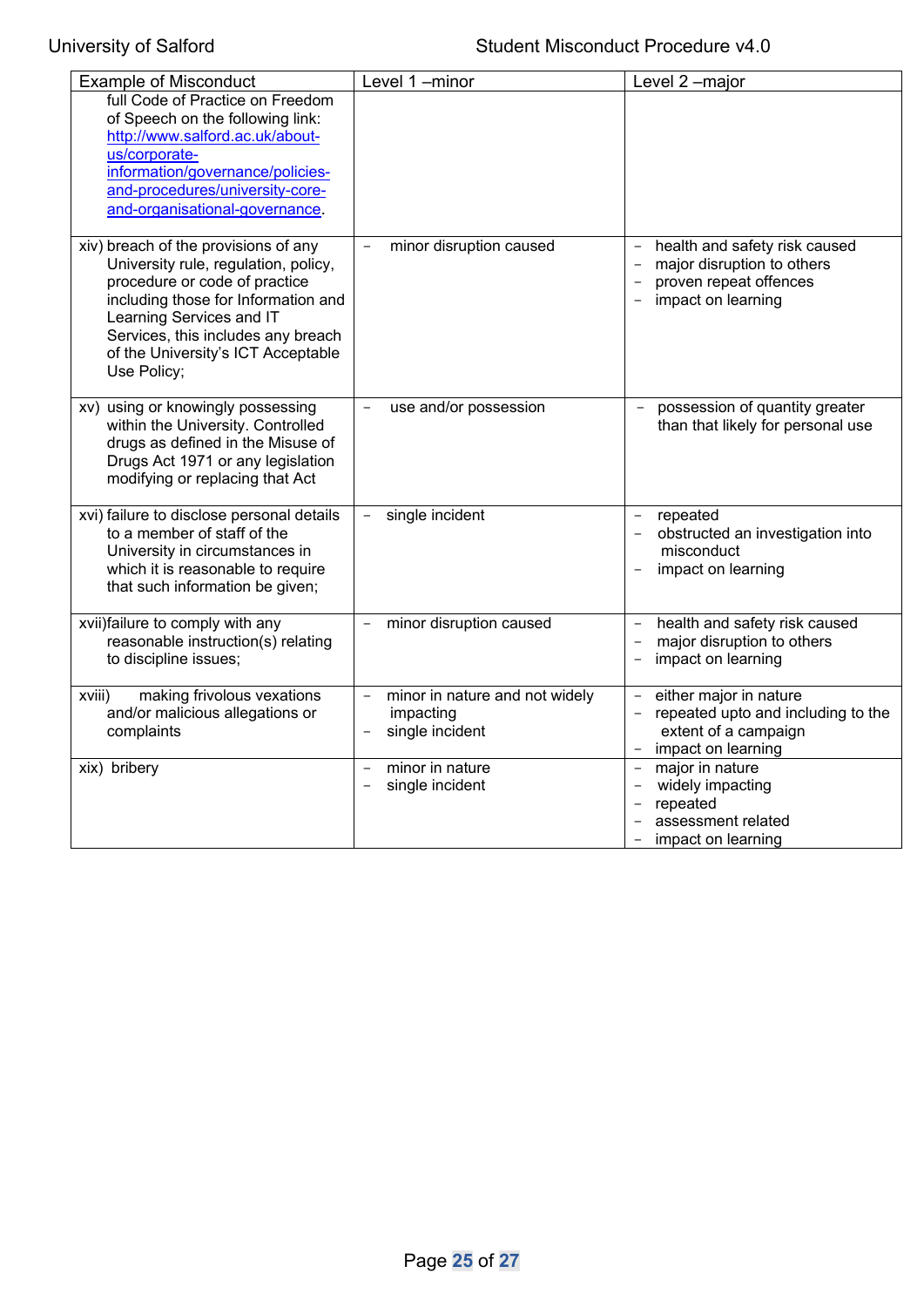| <b>Document Control Information</b>                       |                                                                                                                                                                                                                                                                                                                                                                                                                                                                                                                                              |                |                              |
|-----------------------------------------------------------|----------------------------------------------------------------------------------------------------------------------------------------------------------------------------------------------------------------------------------------------------------------------------------------------------------------------------------------------------------------------------------------------------------------------------------------------------------------------------------------------------------------------------------------------|----------------|------------------------------|
| Revision History incl. Authorisation: (most recent first) |                                                                                                                                                                                                                                                                                                                                                                                                                                                                                                                                              |                |                              |
| <b>Author</b>                                             | <b>Summary of changes</b>                                                                                                                                                                                                                                                                                                                                                                                                                                                                                                                    | <b>Version</b> | <b>Authorised &amp; Date</b> |
| <b>Richard</b><br><b>Clemens</b>                          | Change of title of Procedure.<br>Merger of two sanctions relating to<br>suspension.<br>Minor re-ordering of sections.<br>Update to sections on supporters,<br>representatives, and witnesses. Minor<br>restructuring and clarifications.                                                                                                                                                                                                                                                                                                     | 4.0            | <b>SELTEC 17 May 2021</b>    |
| Richard<br><b>Clemens</b>                                 | Changes to definition of 'expulsion'<br>restructure of the procedure. Some minor<br>amendments to wording.                                                                                                                                                                                                                                                                                                                                                                                                                                   | 3.0            | <b>ASQAC 2020</b>            |
| Richard<br>Clemens                                        | Change from 'suspension pending to<br>'action pending'.<br>Inclusion of explicit reference to option to<br>instigate formal evidence gathering<br>process (Investigation).<br>Minor changes to wording and some<br>layout changes.                                                                                                                                                                                                                                                                                                           | 2.4            |                              |
| <b>Richard</b><br><b>Clemens</b>                          | Update to Data protection with regard to GDPR<br>2018.<br>Expansion on how cases may change between<br>procedures.<br>Some minor re-wording to                                                                                                                                                                                                                                                                                                                                                                                               | 2.3            |                              |
| Richard<br><b>Clemens</b>                                 | Annual review & transfer to new template;<br>amendment to Academic Misconduct<br>sanctions, and removal of the need for<br>Senate to approve the withdrawal of<br>previously ratified credit, following<br>approved for the Academic Misconduct<br>Procedure. Expansion of definitions of<br>other sanctions to match those used in<br>the approved Fitness to Practise<br>Procedure.                                                                                                                                                        | V2.2           |                              |
| <b>Richard</b><br><b>Clemens</b>                          | Clarification relating to references in<br>section 5.17 "Data Protection" &<br>Clarification for the timescales for the<br>notification of witnesses 5.8.                                                                                                                                                                                                                                                                                                                                                                                    | V2.1           | ASQAC 21/06/2017             |
| <b>Richard</b><br><b>Clemens</b>                          | Review, including:<br>Separating out previous offences prior to<br>decision on sanction; notification of Home<br>Office Compliance team; clarification of<br>suspended pending; review of guidance<br>on sanctions; replacement of s/he, her/his<br>with more neutral terms; Replacement of<br>guilt/guilty;<br>Update to reflect changes in structures;<br>minor clarification on wording; all appeals<br>to the Disciplinary Appeal Panel;<br>additional example of misconduct relating<br>to aiding others commit academic<br>misconduct. | V4.0           | <b>ASQAC 02/2017</b>         |